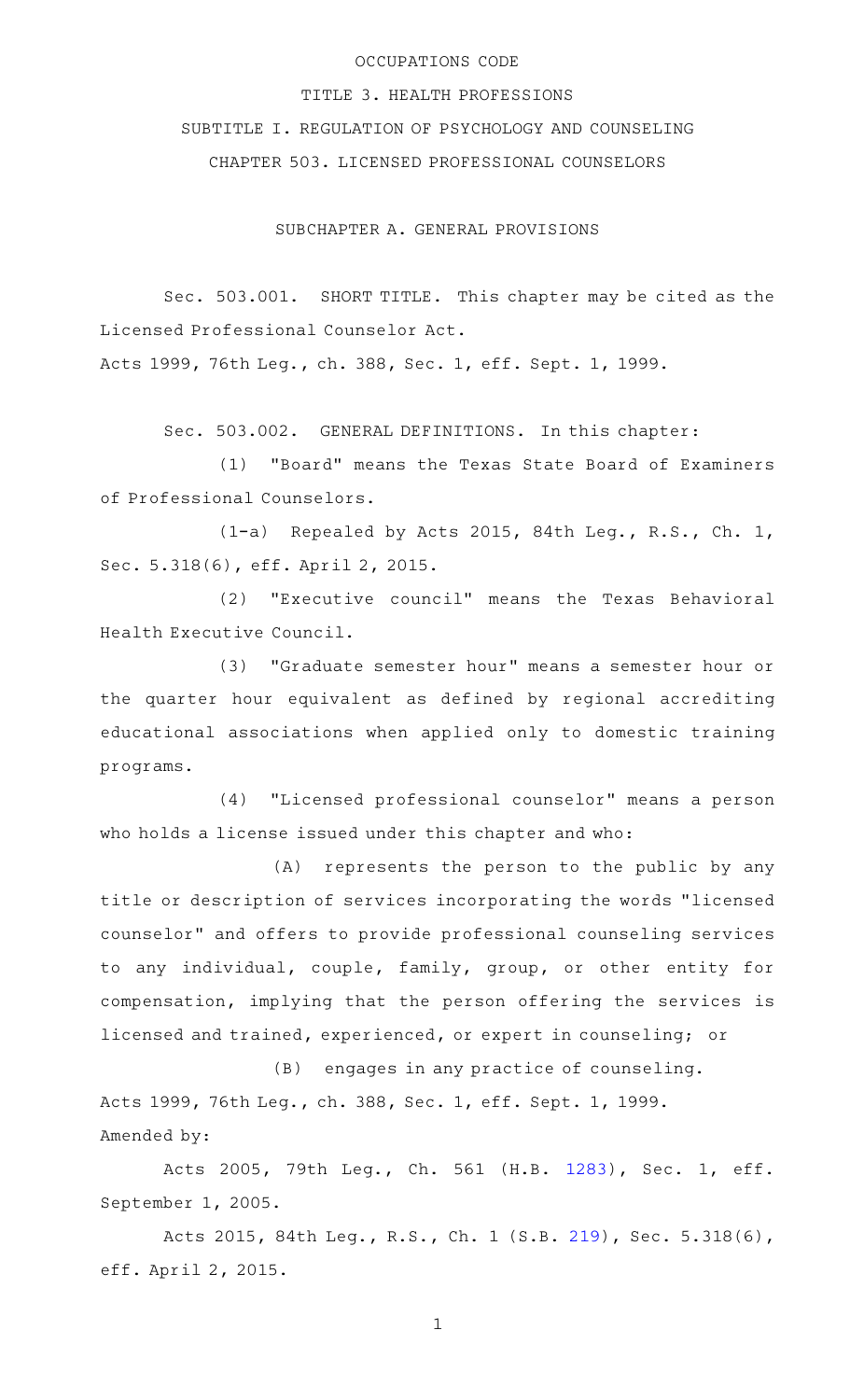Acts 2019, 86th Leg., R.S., Ch. 768 (H.B. [1501\)](http://www.legis.state.tx.us/tlodocs/86R/billtext/html/HB01501F.HTM), Sec. 2.055, eff. September 1, 2019.

Sec. 503.003. DEFINITION: PRACTICE OF PROFESSIONAL COUNSELING. (a) In this chapter, "practice of professional counseling" means the application of mental health, psychotherapeutic, and human development principles to:

(1) facilitate human development and adjustment throughout life;

(2) prevent, assess, evaluate, and treat mental, emotional, or behavioral disorders and associated distresses that interfere with mental health;

(3) conduct assessments and evaluations to establish treatment goals and objectives; and

(4) plan, implement, and evaluate treatment plans using counseling treatment interventions that include:

- $(A)$  counseling;
- $(B)$  assessment;
- (C) consulting; and
- (D) referral.

 $(b)$  In this section:

(1) "Assessment" means the selection, administration, scoring, and interpretation of an instrument designed to assess an individual's aptitudes, attitudes, abilities, achievements, interests, personal characteristics, disabilities, and mental, emotional, and behavioral disorders, and the use of methods and techniques for understanding human behavior that may include the evaluation, assessment, and treatment by counseling methods, techniques, and procedures for mental and emotional disorders, alcoholism and substance abuse, and conduct disorders. The term does not include the use of standardized projective techniques or permit the diagnosis of a physical condition or disorder.

(2) "Consulting" means applying scientific principles and procedures in counseling and human development to assist in understanding and solving current or potential problems that the person seeking consultation may have with regard to another person, including an individual, group, or organization.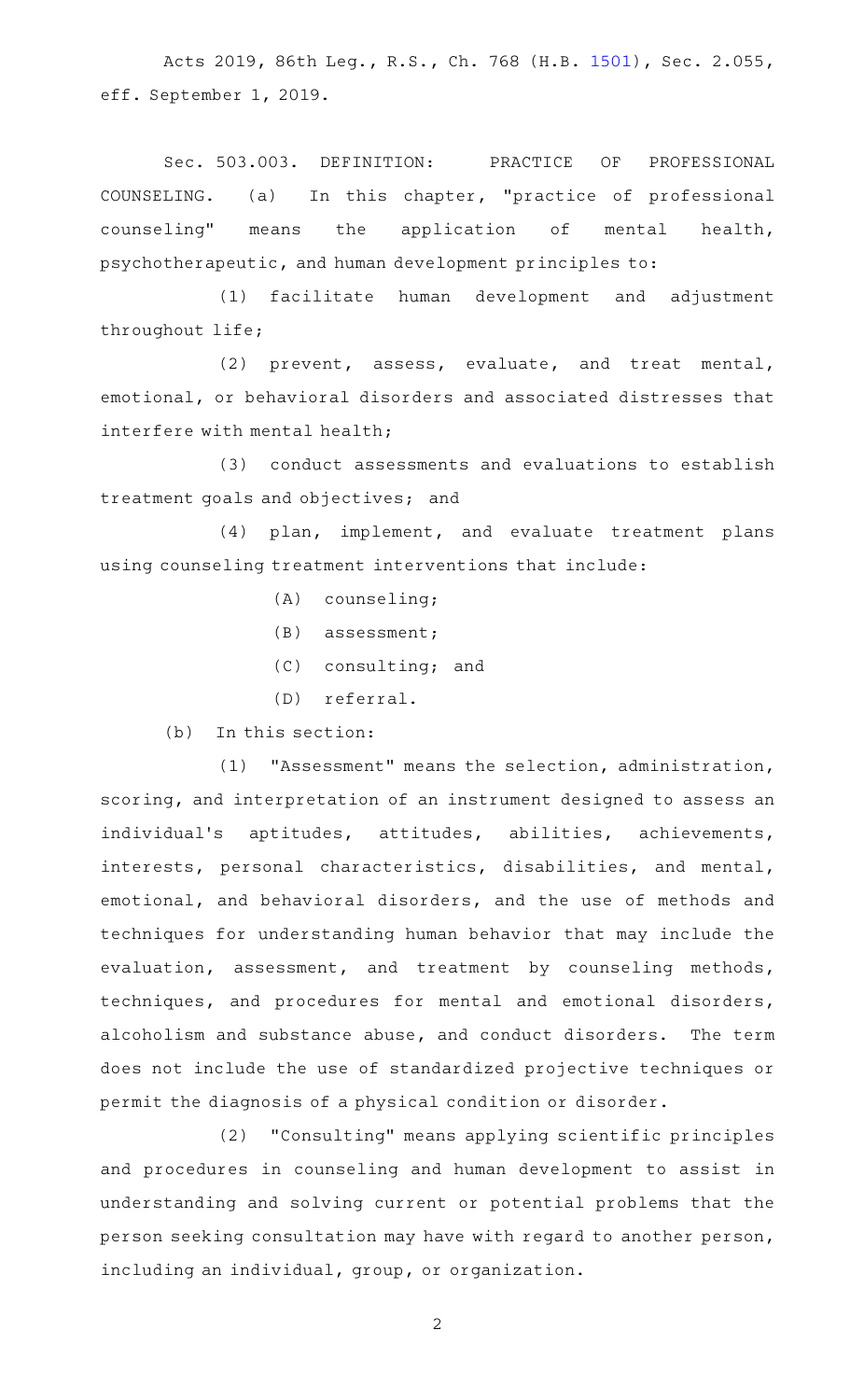(3) "Counseling" means assisting a client through a therapeutic relationship, using a combination of mental health and human development principles, methods, and techniques, including the use of psychotherapy, to achieve the mental, emotional, physical, social, moral, educational, spiritual, or career-related development and adjustment of the client throughout the client 's life.

(4) "Counseling treatment intervention" means the application of cognitive, affective, behavioral, psychodynamic, and systemic counseling strategies, including strategies for developmental, wellness, and psychological dysfunction that reflect a pluralistic society. The term does not permit or include the diagnosis or treatment of a physical condition or disorder. The term includes:

(A) an intervention specifically implemented in the context of a professional counseling relationship;

(B) individual, group, or family counseling or psychotherapy;

(C) the assessment, evaluation, and treatment of a person with a mental, emotional, or behavioral disorder;

(D) guidance and consulting to facilitate normal growth and development, including educational and career development;

(E) the use of functional assessment and counseling for a person requesting assistance in adjustment to a disability or handicapping condition;

 $(F)$  research; and

(G) referrals.

(5) "Referral" means:

(A) evaluating and identifying the needs of a person being counseled to determine the advisability of referral to another specialist;

(B) informing the person of that judgment; and

(C) communicating to the person to whom the referral is made as requested by the person being counseled or as appropriate.

(c) The use of specific methods, techniques, or modalities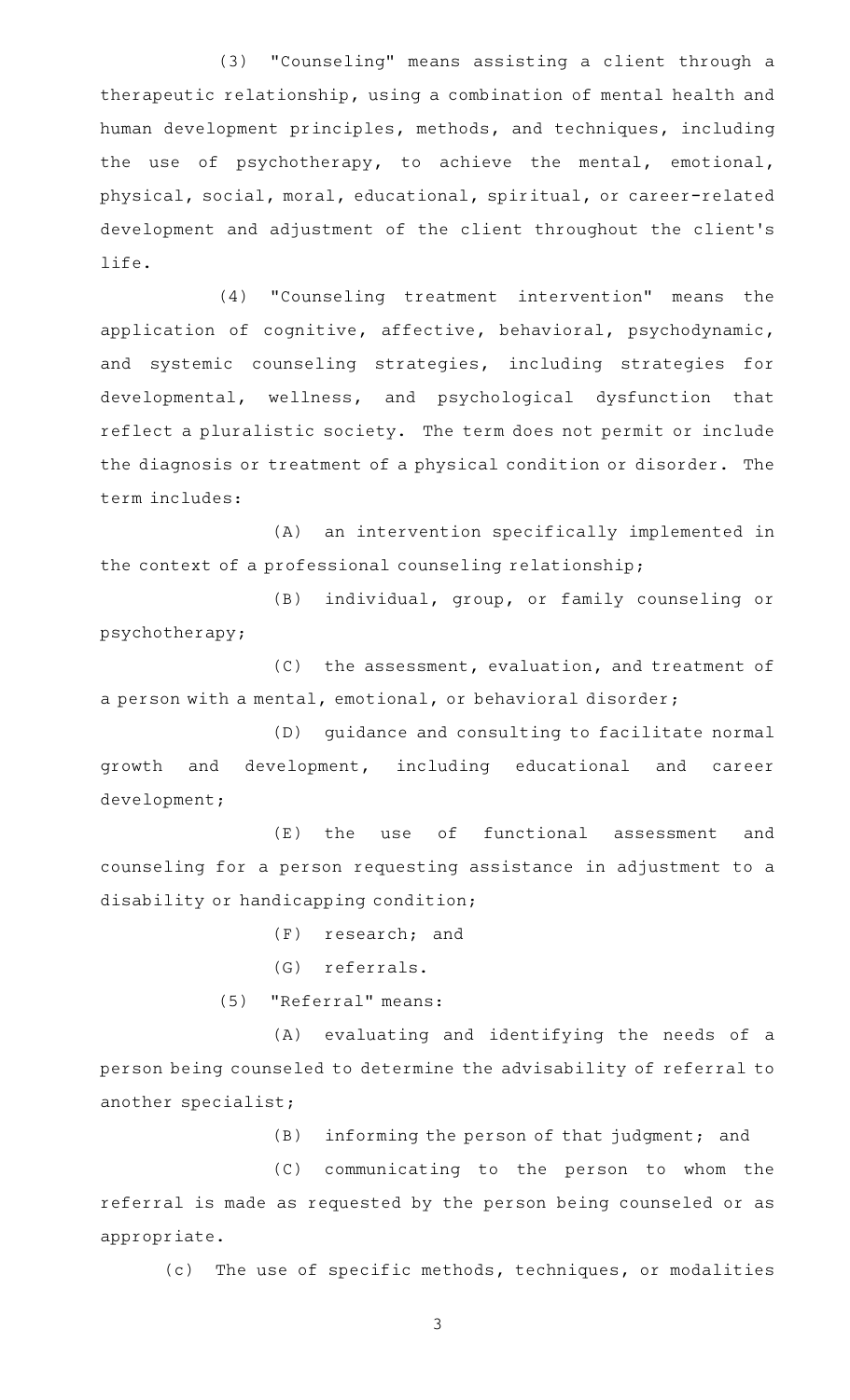within the practice of professional counseling is limited to professional counselors appropriately trained in the use of those methods, techniques, or modalities. Acts 1999, 76th Leg., ch. 388, Sec. 1, eff. Sept. 1, 1999.

Sec. 503.004. PRACTICE OF MEDICINE NOT AUTHORIZED. This chapter does not authorize the practice of medicine as defined by the law of this state.

Acts 1999, 76th Leg., ch. 388, Sec. 1, eff. Sept. 1, 1999.

### SUBCHAPTER B. APPLICATION OF CHAPTER

Sec. 503.051. COUNSELING FOR GOVERNMENT OR EDUCATIONAL INSTITUTION. This chapter does not apply to an activity, service, or use of an official title by a person employed as a counselor by a federal, state, county, or municipal agency or, except as provided by Section [21.003\(](http://www.statutes.legis.state.tx.us/GetStatute.aspx?Code=ED&Value=21.003)b), Education Code, by a public or private educational institution if the person is performing counseling or counseling-related activities within the scope of the person 's employment.

Acts 1999, 76th Leg., ch. 388, Sec. 1, eff. Sept. 1, 1999. Amended by:

Acts 2013, 83rd Leg., R.S., Ch. 443 (S.B. [715\)](http://www.legis.state.tx.us/tlodocs/83R/billtext/html/SB00715F.HTM), Sec. 40, eff. June 14, 2013.

Sec. 503.052. COUNSELOR INTERN. This chapter does not apply to an activity or service of a student, intern, or trainee in counseling pursuing a course of study in counseling in a regionally accredited institution of higher education or training institution if:

 $(1)$  the activity or service is a part of the supervised course of study; and

(2) the person is designated as a "counselor intern." Acts 1999, 76th Leg., ch. 388, Sec. 1, eff. Sept. 1, 1999.

Sec. 503.054. COUNSELING BY OTHER LICENSED OR CERTIFIED PROFESSIONAL OR BY RELIGIOUS PRACTITIONER. This chapter does not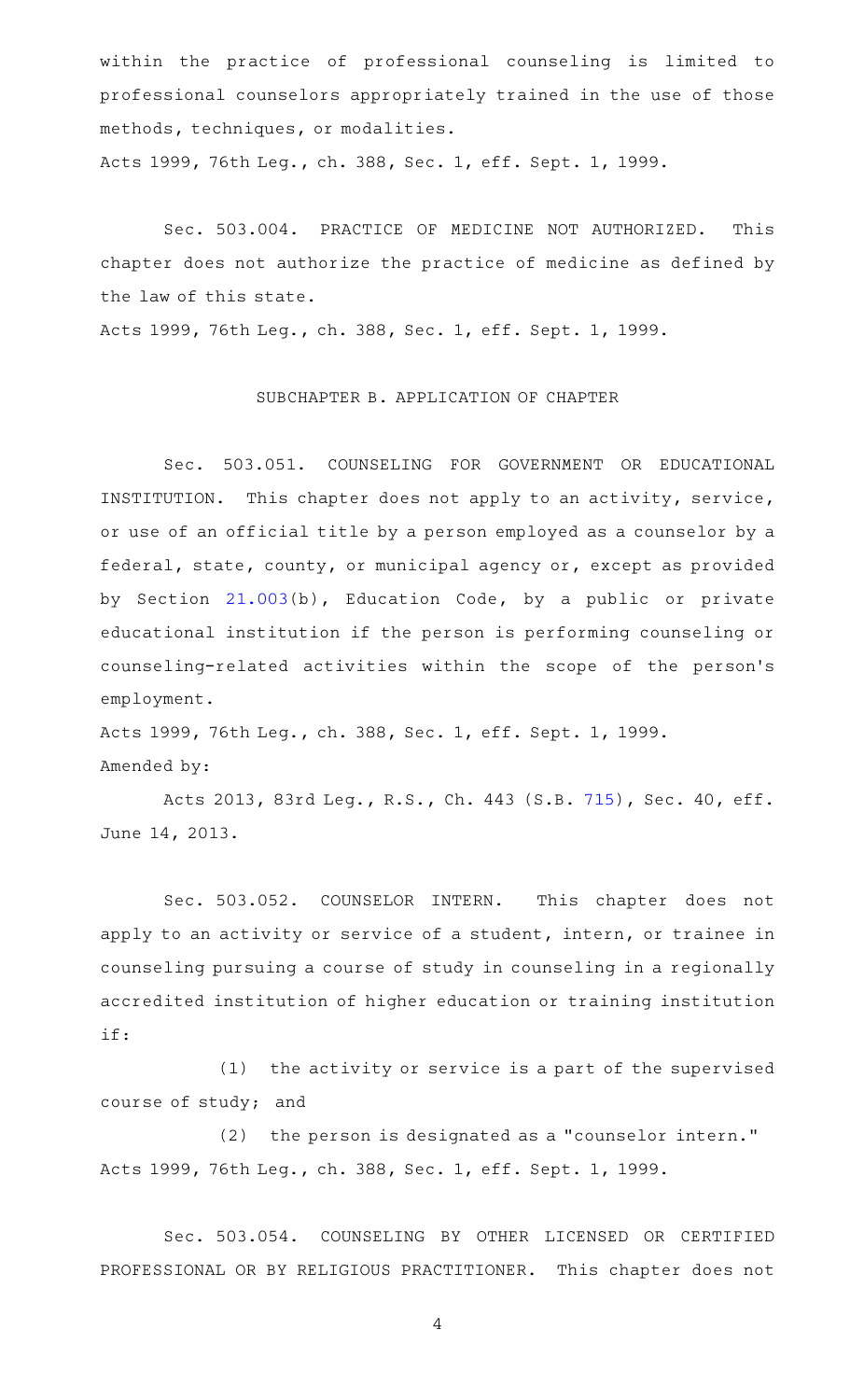apply to an activity or service of any of the following persons performing counseling consistent with the law of this state, the person 's training, and any code of ethics of the person 's profession if the person does not represent the person by any title or description as described by the definition of "licensed professional counselor" in Section [503.002:](http://www.statutes.legis.state.tx.us/GetStatute.aspx?Code=OC&Value=503.002)

(1) a member of another profession licensed or certified by this state, including:

(A) a physician, registered nurse, psychologist, social worker, marriage and family therapist, chemical dependency counselor, physician assistant, or occupational therapist; or

(B) an optometrist engaged in the evaluation and remediation of learning or behavioral disabilities associated with or caused by a defective or abnormal condition of vision; or

(2) a recognized religious practitioner, including a Christian Science practitioner recognized by the Church of Christ Scientist as registered and published in the Christian Science Journal.

Acts 1999, 76th Leg., ch. 388, Sec. 1, eff. Sept. 1, 1999.

Sec. 503.055. PERSON LICENSED TO PRACTICE LAW. This chapter does not apply to an activity, service, title, or description of a person licensed to practice law. Acts 1999, 76th Leg., ch. 388, Sec. 1, eff. Sept. 1, 1999.

Sec. 503.056. COUNSELING FOR NONPROFIT ORGANIZATION OR CHARITY. This chapter does not apply to an activity, service, title, or description of a person who is employed as a professional by or who volunteers in the practice of counseling for a public or private nonprofit organization or charity if the person:

 $(1)$  is accountable to the person's sponsoring organization; and

(2) does not use the title or hold the person out to be a licensed counselor.

Acts 1999, 76th Leg., ch. 388, Sec. 1, eff. Sept. 1, 1999.

Sec. 503.057. COUNSELING UNDER OTHER CERTIFICATION. This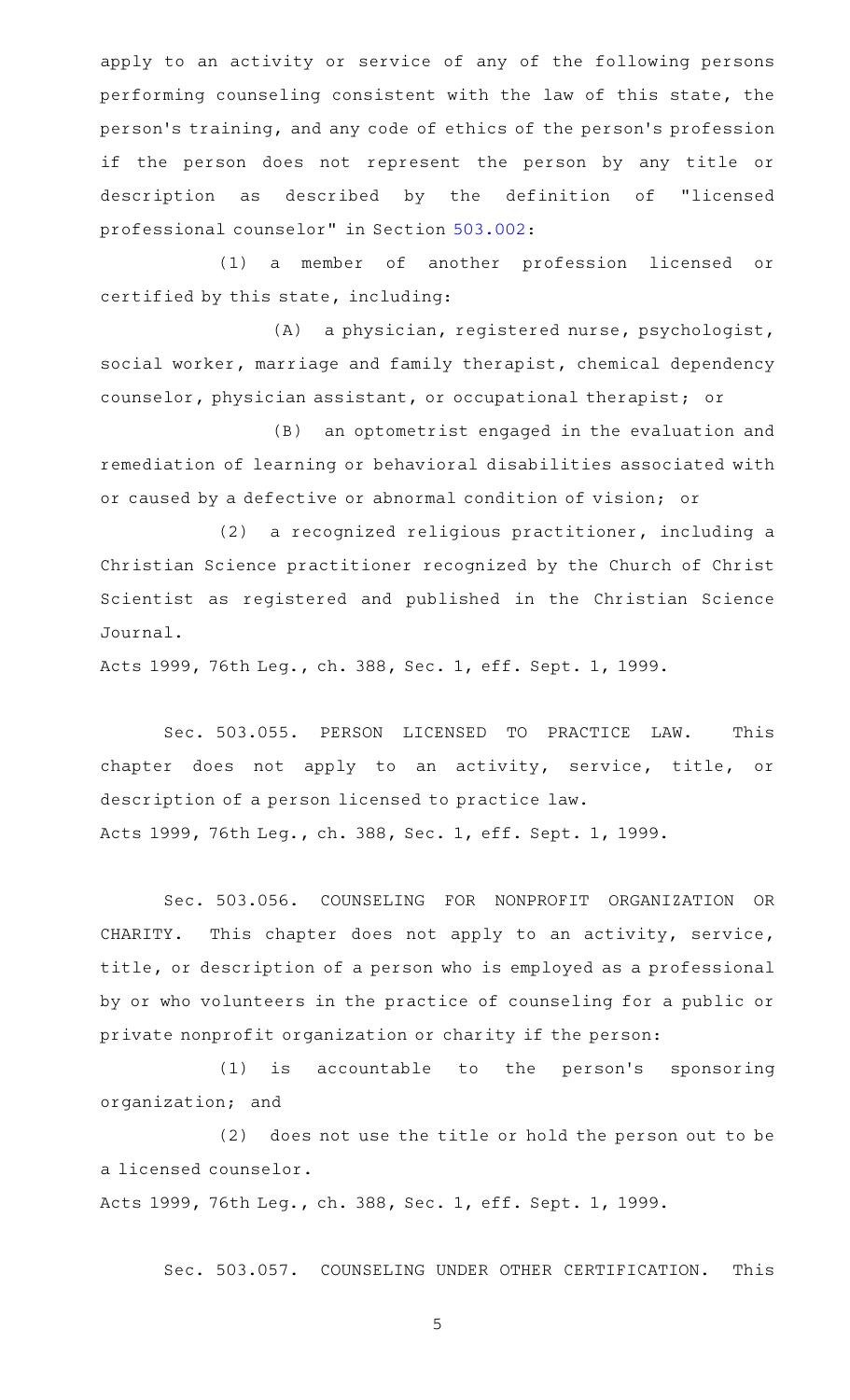chapter does not apply to an activity, service, title, or description of a person certified by the Commission on Rehabilitation Counselor Certification or the Commission on Certification of Work Adjustment and Vocational Evaluation Specialists who:

(1) is performing counseling consistent with state law, the person's training, and any code of ethics of the person's profession; and

(2) does not use the title or hold the person out to be a licensed counselor.

Acts 1999, 76th Leg., ch. 388, Sec. 1, eff. Sept. 1, 1999.

Sec. 503.059. EXEMPT PERSON VOLUNTARILY LICENSED UNDER CHAPTER. A person otherwise exempt under this subchapter who obtains a license under this chapter is subject to this chapter to the same extent as any other person licensed under this chapter. Acts 1999, 76th Leg., ch. 388, Sec. 1, eff. Sept. 1, 1999.

Sec. 503.060. MUSICAL THERAPY SERVICES. This chapter does not apply to an activity, service, title, or description of a person who:

(1) is certified by the Certification Board for Music Therapists or listed with the National Music Therapy Registry;

 $(2)$  performs a music therapy service consistent with:

- $(A)$  state law;
- (B) the person's training; and

(C) the code of ethics of the person's profession; and

(3) does not engage in the use of psychotherapy or use the title of licensed counselor or represent that the person is a licensed counselor.

Added by Acts 2001, 77th Leg., ch. 1420, Sec. 14.258(a), eff. Sept. 1, 2001.

# SUBCHAPTER C. TEXAS STATE BOARD OF EXAMINERS OF PROFESSIONAL COUNSELORS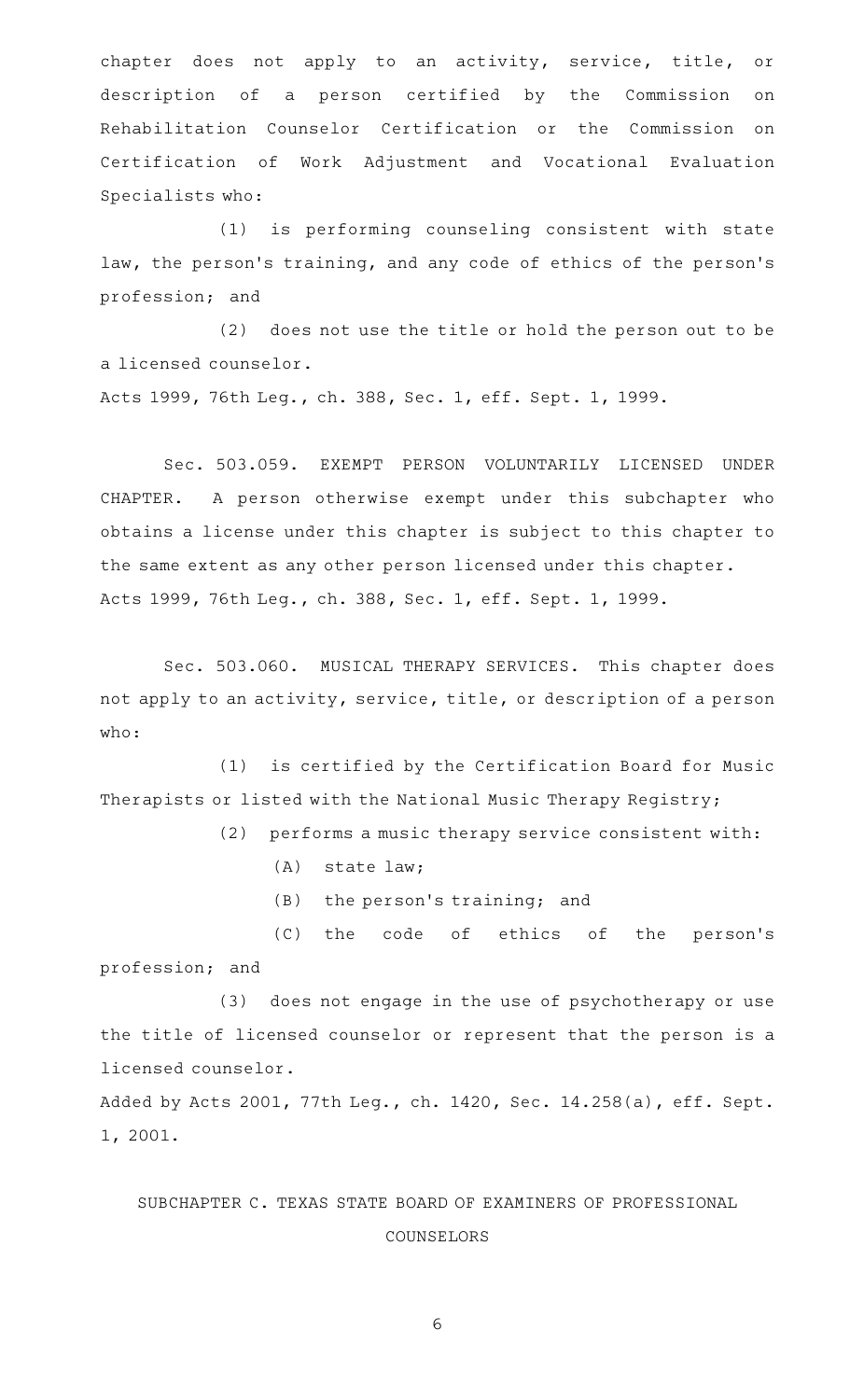Sec. 503.101. BOARD MEMBERSHIP. (a) The Texas State Board of Examiners of Professional Counselors consists of nine members appointed by the governor with the advice and consent of the senate as follows:

(1) five licensed professional counselor members, at least three of whom are in private practice and at least one of whom is a counselor educator; and

(2) four members who represent the public.

(b) Appointments to the board shall be made without regard to the race, color, disability, sex, religion, age, or national origin of the appointee.

Acts 1999, 76th Leg., ch. 388, Sec. 1, eff. Sept. 1, 1999. Amended by:

Acts 2005, 79th Leg., Ch. 561 (H.B. [1283](http://www.legis.state.tx.us/tlodocs/79R/billtext/html/HB01283F.HTM)), Sec. 3, eff. September 1, 2005.

Sec. 503.102. MEMBERSHIP QUALIFICATIONS. (a) To be qualified for appointment as a licensed professional counselor member of the board, a person must:

(1) be a citizen of the United States and a resident of this state for the 30 months preceding appointment;

(2) have engaged in the field of counseling for at least 24 months or 2,000 hours; and

(3) be licensed under this chapter.

(b) To be qualified for appointment as a public member of the board, a person must:

(1) be a citizen of the United States and a resident of this state for the 30 months preceding appointment; and

(2) be at least 18 years old. Acts 1999, 76th Leg., ch. 388, Sec. 1, eff. Sept. 1, 1999.

Sec. 503.103. ELIGIBILITY OF PUBLIC MEMBERS. A person is not eligible for appointment as a public member of the board if:

(1) the person is registered, certified, or licensed by an occupational regulatory agency in the field of health care;

(2) the person's spouse is registered, certified, or licensed by an occupational regulatory agency in the field of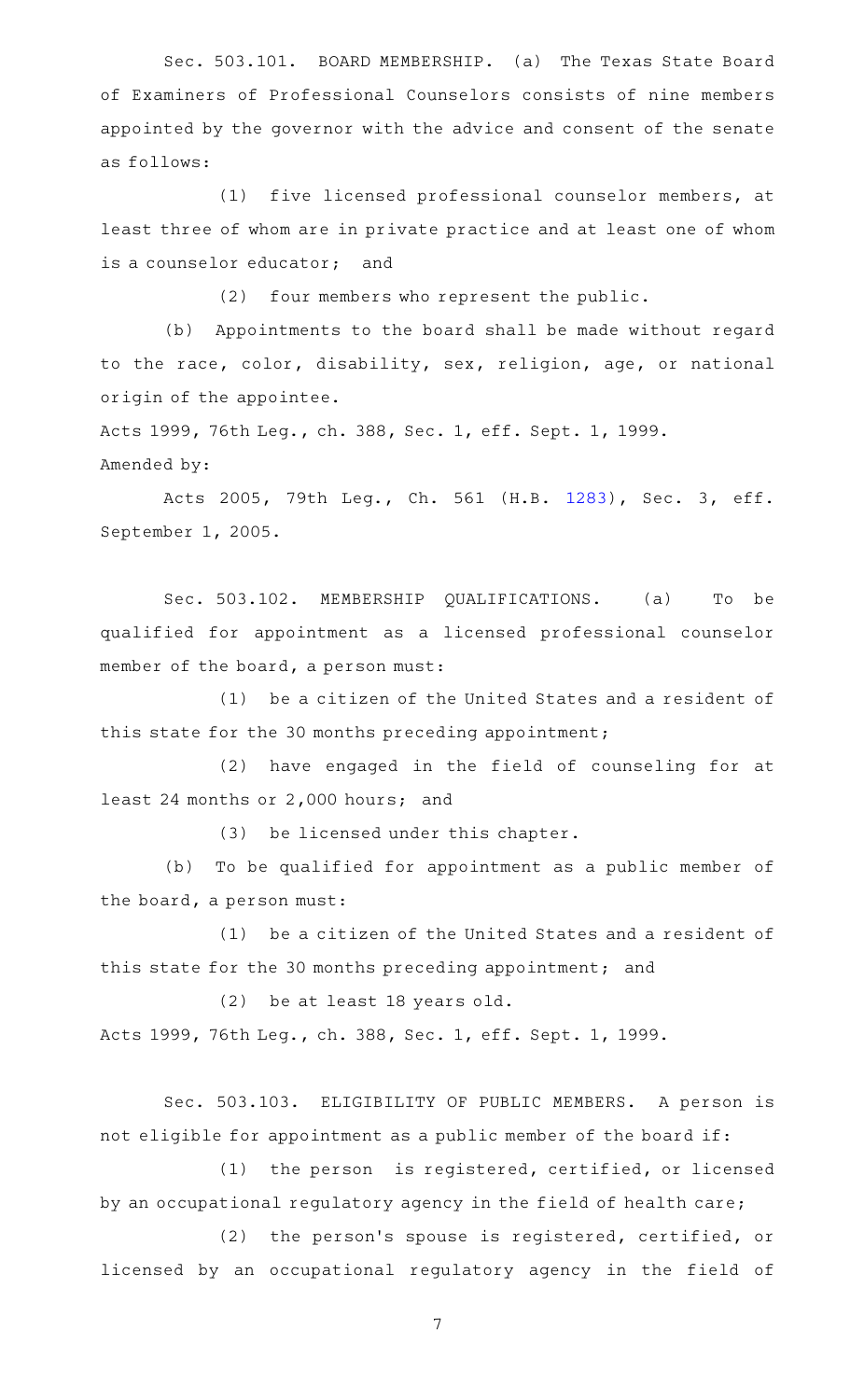mental health; or

(3) the person or the person's spouse:

(A) is employed by or participates in the management of a business entity or other organization receiving funds from the board;

(B) owns or controls, directly or indirectly, more than a 10 percent interest in a business entity or other organization receiving funds from the board; or

(C) uses or receives a substantial amount of funds from the board, other than compensation or reimbursement authorized by law for board membership, attendance, or expenses. Acts 1999, 76th Leg., ch. 388, Sec. 1, eff. Sept. 1, 1999. Amended by:

Acts 2005, 79th Leg., Ch. 561 (H.B. [1283](http://www.legis.state.tx.us/tlodocs/79R/billtext/html/HB01283F.HTM)), Sec. 4, eff. September 1, 2005.

Sec. 503.104. MEMBERSHIP RESTRICTIONS. (a) In this section, "Texas trade association" means a cooperative and voluntarily joined statewide association of business or professional competitors in this state designed to assist its members and its industry or profession in dealing with mutual business or professional problems and in promoting their common interest.

 $(b)$  A person may not be a member of the board if:

 $(1)$  the person is an officer, employee, manager, or paid consultant of a Texas trade association in the field of health care; or

(2) the person's spouse is an officer, manager, or paid consultant of a Texas trade association in the field of mental health.

(c) A person may not be a member of the board if the person is required to register as a lobbyist under Chapter [305](http://www.statutes.legis.state.tx.us/GetStatute.aspx?Code=GV&Value=305), Government Code, because of the person's activities for compensation on behalf of a profession related to the operation of the board. Acts 1999, 76th Leg., ch. 388, Sec. 1, eff. Sept. 1, 1999. Amended by:

Acts 2005, 79th Leg., Ch. 561 (H.B. [1283](http://www.legis.state.tx.us/tlodocs/79R/billtext/html/HB01283F.HTM)), Sec. 5, eff.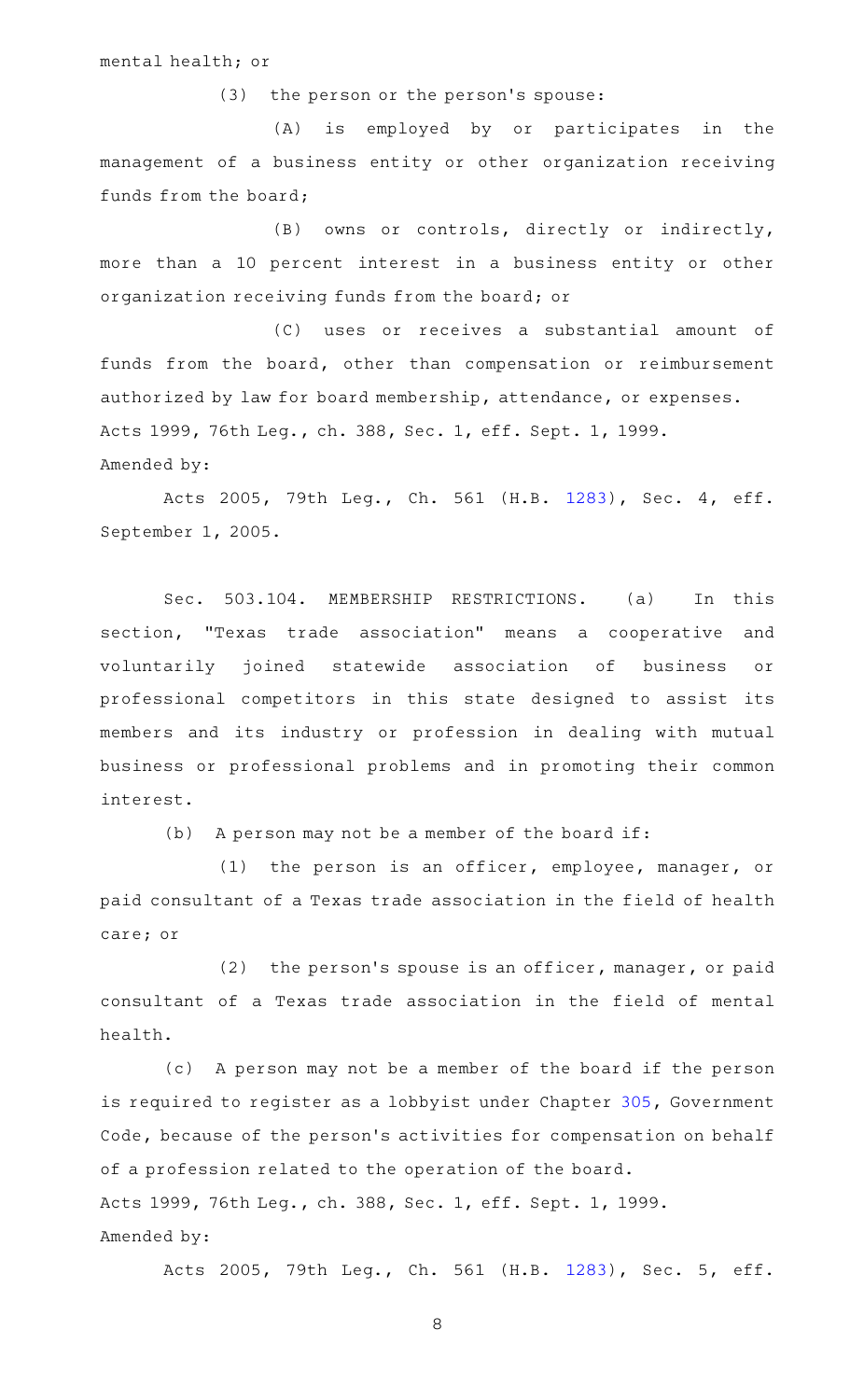September 1, 2005.

Acts 2019, 86th Leg., R.S., Ch. 768 (H.B. [1501\)](http://www.legis.state.tx.us/tlodocs/86R/billtext/html/HB01501F.HTM), Sec. 2.056, eff. September 1, 2019.

Acts 2019, 86th Leg., R.S., Ch. 768 (H.B. [1501\)](http://www.legis.state.tx.us/tlodocs/86R/billtext/html/HB01501F.HTM), Sec. 2.057, eff. September 1, 2019.

Sec. 503.105. TERMS. Board members serve staggered six-year terms with the terms of three members expiring on February 1 of each odd-numbered year. In making an appointment to the board, the governor shall specify which member the new appointee succeeds. Acts 1999, 76th Leg., ch. 388, Sec. 1, eff. Sept. 1, 1999.

Sec. 503.106. OFFICERS. (a) The governor shall designate a member of the board as presiding officer. The presiding officer serves in that capacity at the will of the governor.

(b) The board shall elect an assistant presiding officer to serve as provided by board rule.

Acts 1999, 76th Leg., ch. 388, Sec. 1, eff. Sept. 1, 1999.

Sec. 503.107. GROUNDS FOR REMOVAL. (a) It is a ground for removal from the board that a member:

(1) does not have at the time of taking office the qualifications required by Section [503.102;](http://www.statutes.legis.state.tx.us/GetStatute.aspx?Code=OC&Value=503.102)

(2) does not maintain during the service on the board the qualifications required by Section [503.102;](http://www.statutes.legis.state.tx.us/GetStatute.aspx?Code=OC&Value=503.102)

(3) is ineligible for membership under Section [503.103](http://www.statutes.legis.state.tx.us/GetStatute.aspx?Code=OC&Value=503.103) or [503.104;](http://www.statutes.legis.state.tx.us/GetStatute.aspx?Code=OC&Value=503.104)

(4) cannot, because of illness or disability, discharge the member 's duties for a substantial part of the member 's term; or

(5) is absent from more than half of the regularly scheduled board meetings that the member is eligible to attend during a calendar year without an excuse approved by a majority vote of the board.

(b) The validity of an action of the board is not affected by the fact that it is taken when a ground for removal of a member of the board exists.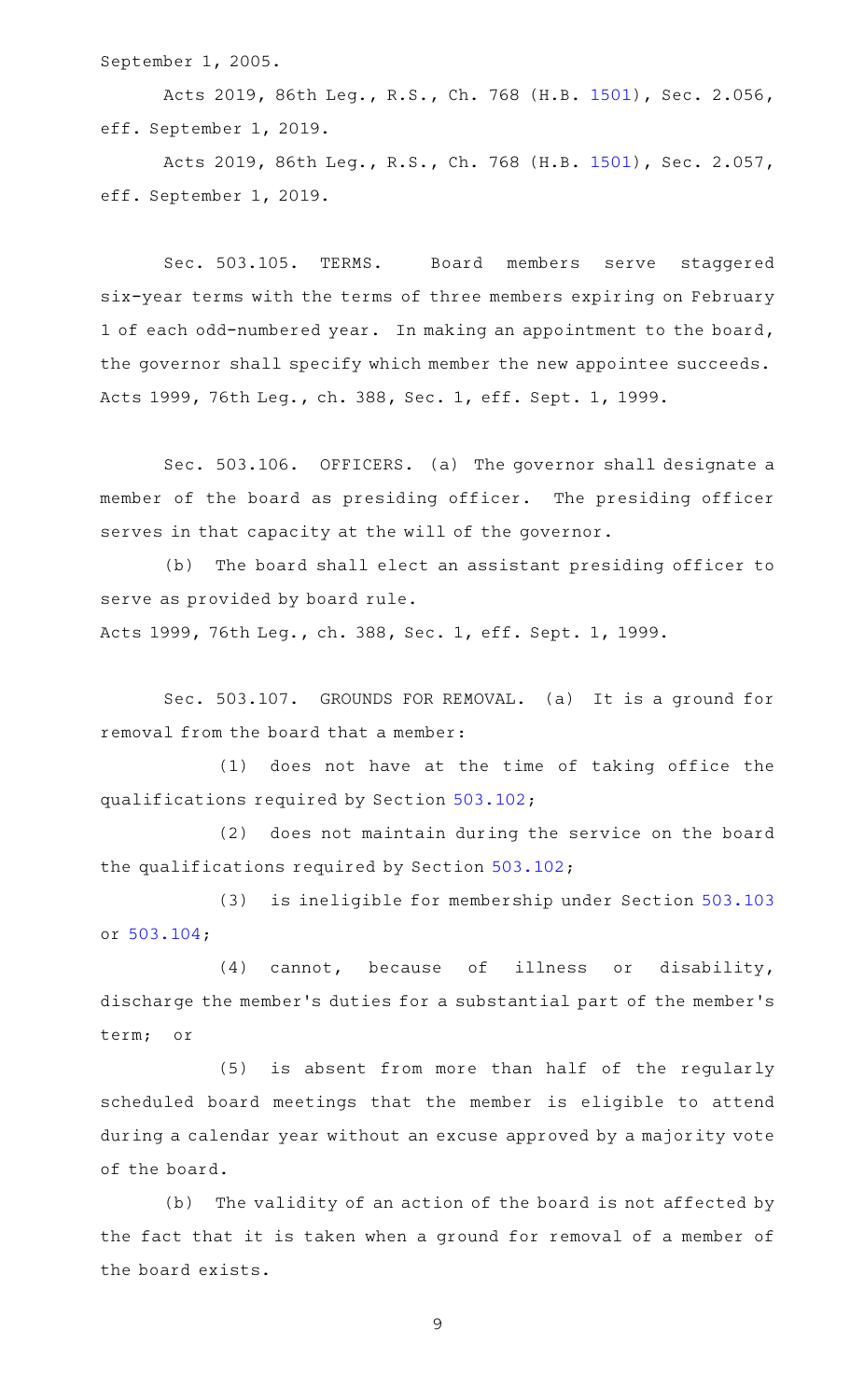(c) If the executive director of the executive council has knowledge that a potential ground for removal exists, the executive director shall notify the presiding officer of the board of the potential ground. The presiding officer shall then notify the governor and the attorney general that a potential ground for removal exists. If the potential ground for removal involves the presiding officer, the executive director shall notify the next highest ranking officer of the board, who shall then notify the governor and attorney general that a potential ground for removal exists.

Acts 1999, 76th Leg., ch. 388, Sec. 1, eff. Sept. 1, 1999. Amended by Acts 2001, 77th Leg., ch. 1420, Sec. 14.260(a), eff. Sept. 1, 2001.

Amended by:

Acts 2005, 79th Leg., Ch. 561 (H.B. [1283](http://www.legis.state.tx.us/tlodocs/79R/billtext/html/HB01283F.HTM)), Sec. 6, eff. September 1, 2005.

Acts 2019, 86th Leg., R.S., Ch. 768 (H.B. [1501\)](http://www.legis.state.tx.us/tlodocs/86R/billtext/html/HB01501F.HTM), Sec. 2.058, eff. September 1, 2019.

Sec. 503.108. REIMBURSEMENT. A board member may receive reimbursement for expenses as provided by the General Appropriations Act.

Acts 1999, 76th Leg., ch. 388, Sec. 1, eff. Sept. 1, 1999. Amended by:

Acts 2005, 79th Leg., Ch. 561 (H.B. [1283](http://www.legis.state.tx.us/tlodocs/79R/billtext/html/HB01283F.HTM)), Sec. 7, eff. September 1, 2005.

Sec. 503.109. MEETINGS. The board shall hold at least two regular meetings each year as provided by board rule. Acts 1999, 76th Leg., ch. 388, Sec. 1, eff. Sept. 1, 1999.

Sec. 503.110. TRAINING. (a) A person who is appointed to and qualifies for office as a member of the board may not vote, deliberate, or be counted as a member in attendance at a meeting until the person completes a training program that complies with this section.

(b) The training program must provide the person with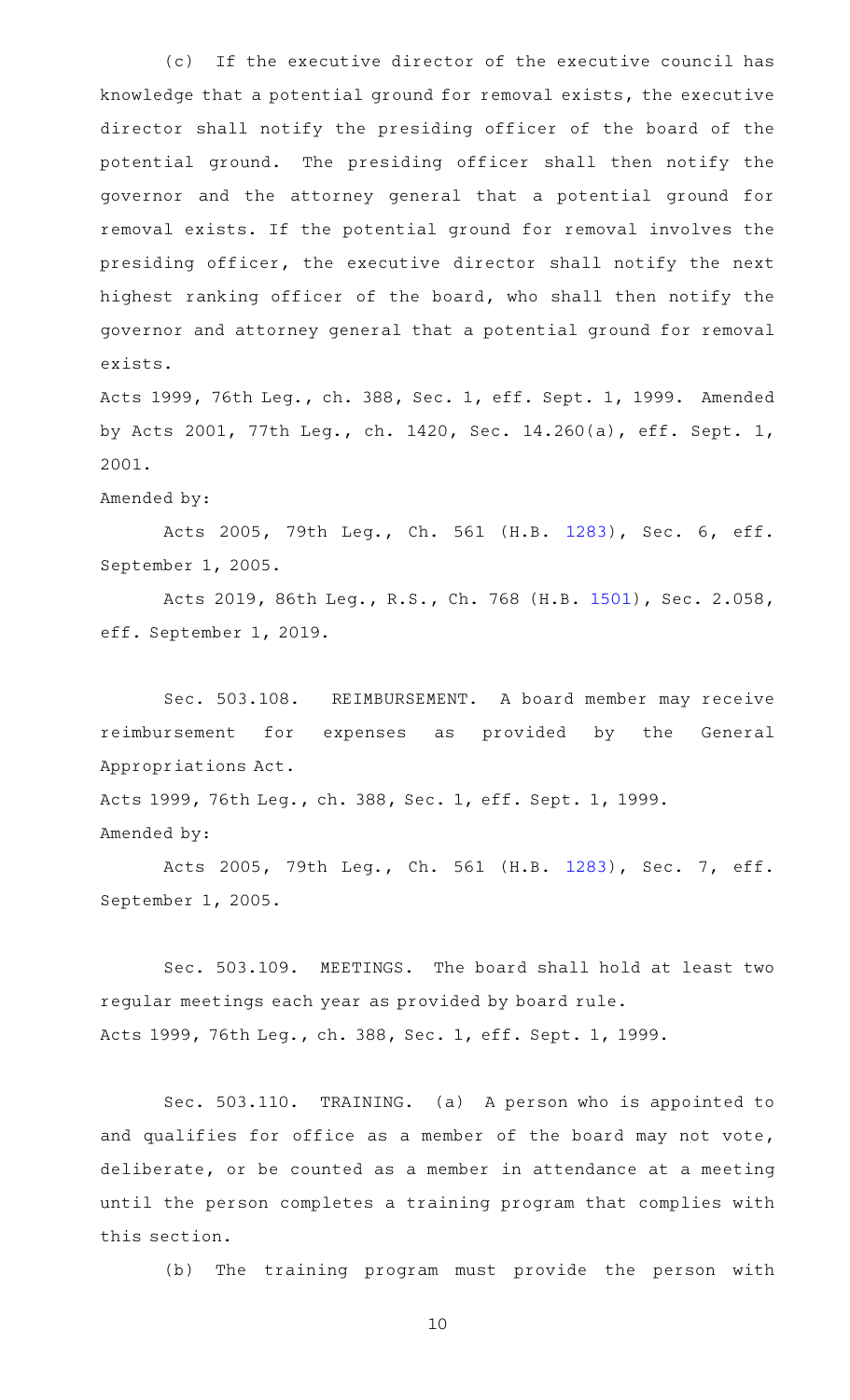### information regarding:

 $(1)$  the law governing board operations;

(2) the programs, functions, rules, and budget of the board;

(3) the scope of and limitations on the rulemaking authority of the board;

(4) the types of board rules, interpretations, and enforcement actions that may implicate federal antitrust law by limiting competition or impacting prices charged by persons engaged in a profession or business the board regulates, including any rule, interpretation, or enforcement action that:

(A) regulates the scope of practice of persons in a profession or business the board regulates;

(B) restricts advertising by persons in a profession or business the board regulates;

(C) affects the price of goods or services provided by persons in a profession or business the board regulates; or

(D) restricts participation in a profession or business the board regulates;

(5) the results of the most recent formal audit of the board;

(6) the requirements of:

(A) laws relating to open meetings, public information, administrative procedure, and disclosure of conflicts of interest; and

(B) other laws applicable to members of the board in performing their duties; and

(7) any applicable ethics policies adopted by the board or the Texas Ethics Commission.

(c)AAA person appointed to the board is entitled to reimbursement, as provided by the General Appropriations Act, for the travel expenses incurred in attending the training program regardless of whether the attendance at the program occurs before or after the person qualifies for office.

(d) The executive director of the executive council shall create a training manual that includes the information required by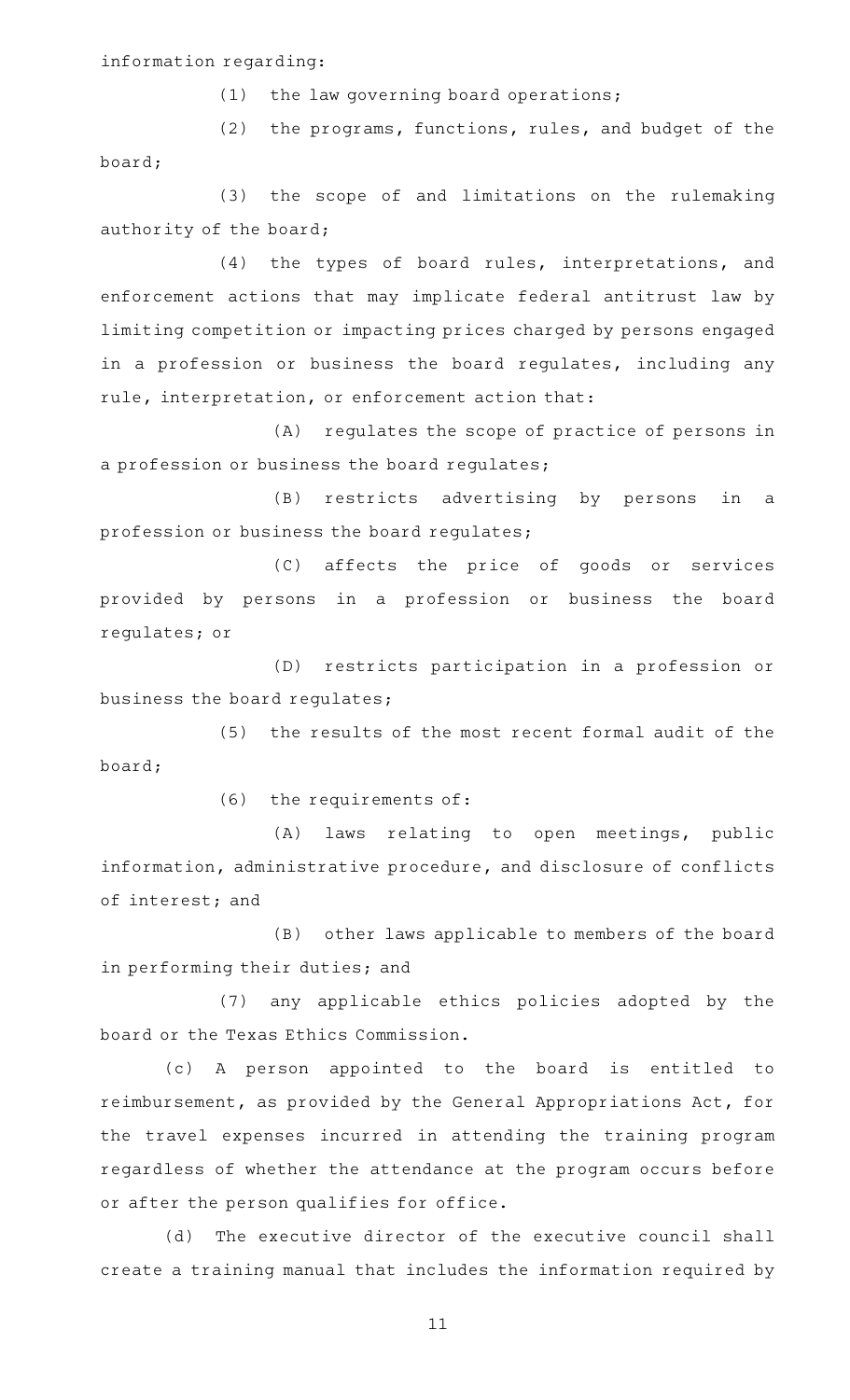Subsection (b). The executive director shall distribute a copy of the training manual annually to each board member. Each member of the board shall sign and submit to the executive director a statement acknowledging that the member received and has reviewed the training manual.

Acts 1999, 76th Leg., ch. 388, Sec. 1, eff. Sept. 1, 1999. Amended by:

Acts 2005, 79th Leg., Ch. 561 (H.B. [1283](http://www.legis.state.tx.us/tlodocs/79R/billtext/html/HB01283F.HTM)), Sec. 8, eff. September 1, 2005.

Acts 2005, 79th Leg., Ch. 561 (H.B. [1283](http://www.legis.state.tx.us/tlodocs/79R/billtext/html/HB01283F.HTM)), Sec. 25(2), eff. September 1, 2005.

Acts 2019, 86th Leg., R.S., Ch. 768 (H.B. [1501\)](http://www.legis.state.tx.us/tlodocs/86R/billtext/html/HB01501F.HTM), Sec. 2.059, eff. September 1, 2019.

Sec. 503.111. OFFICIAL OATH. Before assuming the duties of office, each board member shall file with the secretary of state a copy of the constitutional oath of office taken by the member. Acts 1999, 76th Leg., ch. 388, Sec. 1, eff. Sept. 1, 1999.

### SUBCHAPTER E. POWERS AND DUTIES

Sec. 503.201. GENERAL POWERS AND DUTIES OF EXECUTIVE COUNCIL.  $(a)$  The executive council shall:

(1) determine the qualifications and fitness of an applicant for a license, license renewal, or provisional license;

(2) examine for, deny, approve, issue, revoke, suspend, suspend on an emergency basis, place on probation, and renew the license of an applicant or license holder under this chapter;

(3) adopt and publish a code of ethics; and

(4) by rule adopt a list of authorized counseling methods or practices that a license holder may undertake or perform.

(b) The executive council may request and shall receive the assistance of a state educational institution or other state agency.

Acts 1999, 76th Leg., ch. 388, Sec. 1, eff. Sept. 1, 1999.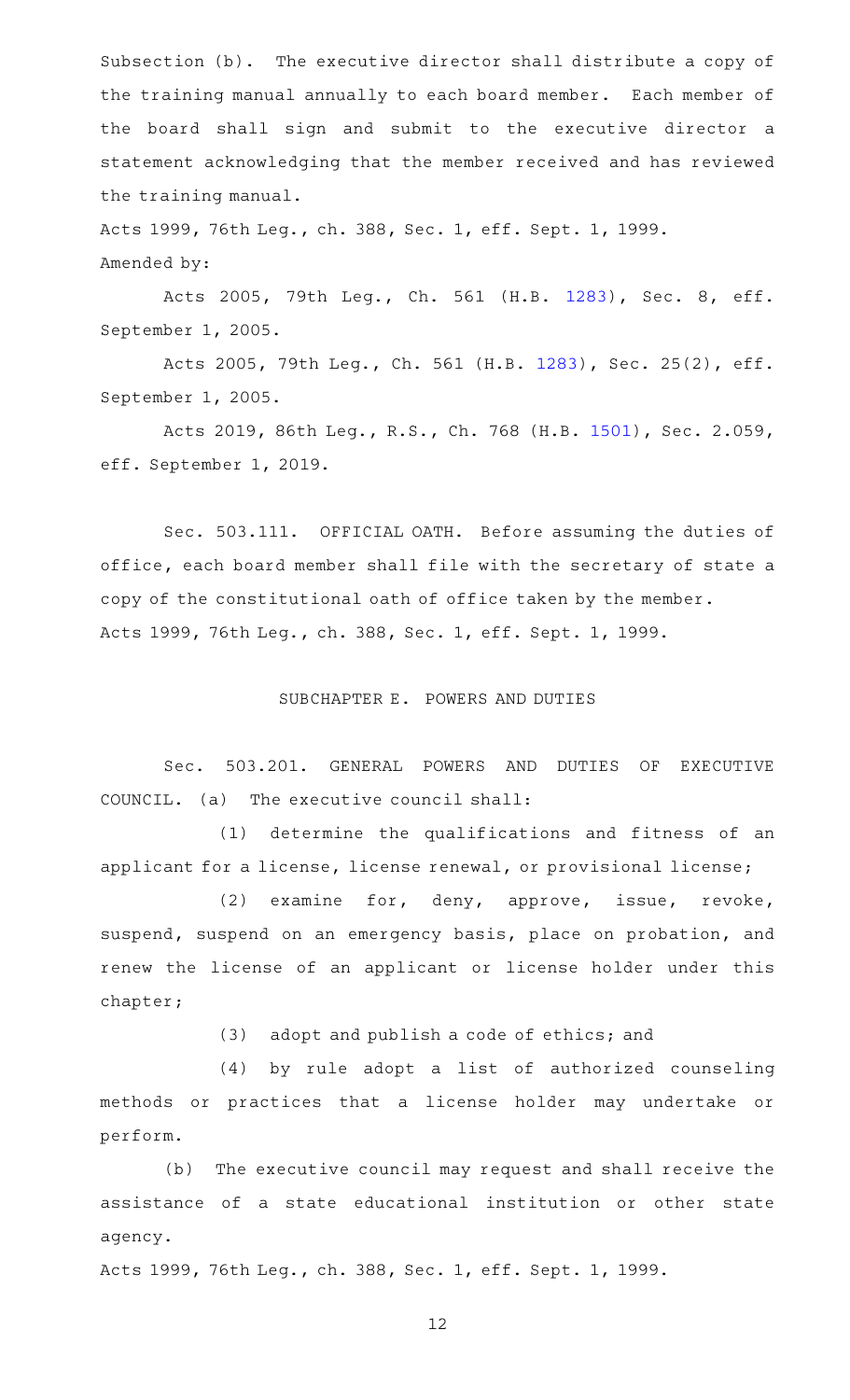Amended by:

Acts 2019, 86th Leg., R.S., Ch. 768 (H.B. [1501\)](http://www.legis.state.tx.us/tlodocs/86R/billtext/html/HB01501F.HTM), Sec. 2.061, eff. September 1, 2019.

Sec. 503.2015. BOARD DUTIES. The board shall propose to the executive council:

 $(1)$  rules regarding:

(A) the qualifications necessary to obtain a license, including rules limiting an applicant 's eligibility for a license based on the applicant 's criminal history;

(B) the scope of practice of and standards of care and ethical practice for professional counseling; and

(C) continuing education requirements for license holders; and

 $(2)$  a schedule of sanctions for violations of this chapter or rules adopted under this chapter. Added by Acts 2019, 86th Leg., R.S., Ch. 768 (H.B. [1501](http://www.legis.state.tx.us/tlodocs/86R/billtext/html/HB01501F.HTM)), Sec. 2.062, eff. September 1, 2019.

Sec. 503.208. COMPETENT PERFORMANCE OF PROFESSIONAL DUTIES. The board shall identify the key factors for the competent performance by a license holder of the license holder 's professional duties.

Acts 1999, 76th Leg., ch. 388, Sec. 1, eff. Sept. 1, 1999.

### SUBCHAPTER G. LICENSE REQUIREMENTS

Sec. 503.301. LICENSE REQUIRED. A person may not engage in the practice of professional counseling unless the person is:

(1) licensed under this chapter; or

(2) exempt from this chapter under Subchapter B. Acts 1999, 76th Leg., ch. 388, Sec. 1, eff. Sept. 1, 1999.

Sec. 503.302. QUALIFICATIONS FOR LICENSE. (a) A person qualifies for a license under this chapter if the person:

 $(1)$  is at least 18 years old;

(2) has a master's or doctoral degree in counseling or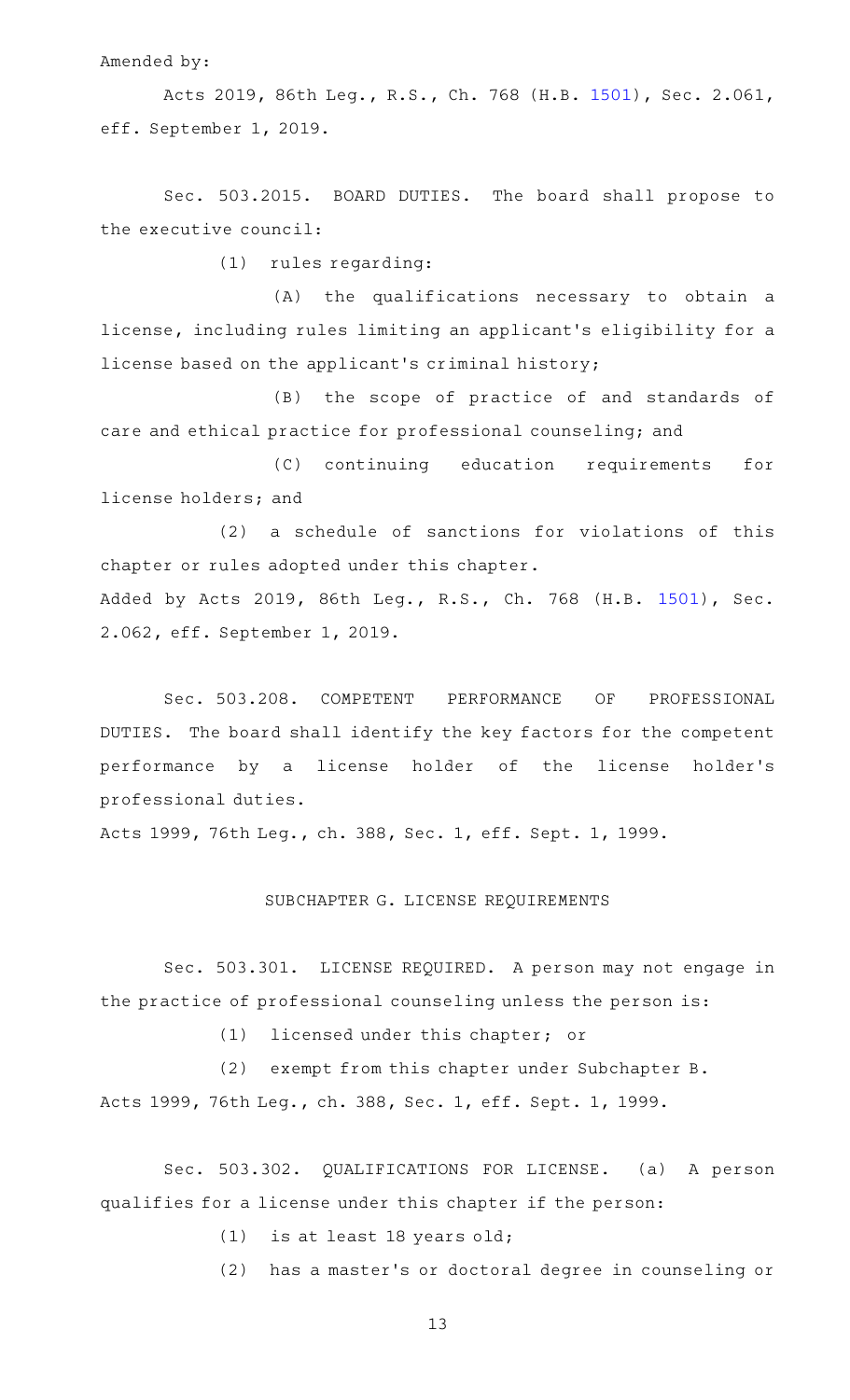a related field;

(3) has successfully completed a graduate degree at a regionally accredited institution of higher education and the number of graduate semester hours required by executive council rule, which may not be less than 48 hours and must include 300 clock hours of supervised practicum that:

(A) is primarily counseling in nature; and

(B) meets the specific academic course content and training standards established by the executive council;

(4) has completed the number of supervised experience hours required by executive council rule, which may not be less than 3,000 hours working in a counseling setting that meets the requirements established by the executive council after the completion of the graduate program described by Subdivision (3);

(5) passes the license examination and jurisprudence examination required by this chapter;

(6) submits an application as required by the executive council, accompanied by the required application fee; and

(7) meets any other requirement prescribed by the executive council.

(b) In establishing the standards described by Subsection (a)(3)(B), the executive council shall review and consider the standards as developed by the appropriate professional association.

(c) The executive council may require the statements on a license application to be made under oath. Acts 1999, 76th Leg., ch. 388, Sec. 1, eff. Sept. 1, 1999. Amended

by Acts 2001, 77th Leg., ch. 1420, Sec. 14.263(a), eff. Sept. 1, 2001.

### Amended by:

Acts 2005, 79th Leg., Ch. 561 (H.B. [1283\)](http://www.legis.state.tx.us/tlodocs/79R/billtext/html/HB01283F.HTM), Sec. 15, eff. September 1, 2005.

Acts 2005, 79th Leg., Ch. 561 (H.B. [1283](http://www.legis.state.tx.us/tlodocs/79R/billtext/html/HB01283F.HTM)), Sec. 25(3), eff. September 1, 2005.

Acts 2019, 86th Leg., R.S., Ch. 768 (H.B. [1501\)](http://www.legis.state.tx.us/tlodocs/86R/billtext/html/HB01501F.HTM), Sec. 2.063, eff. September 1, 2019.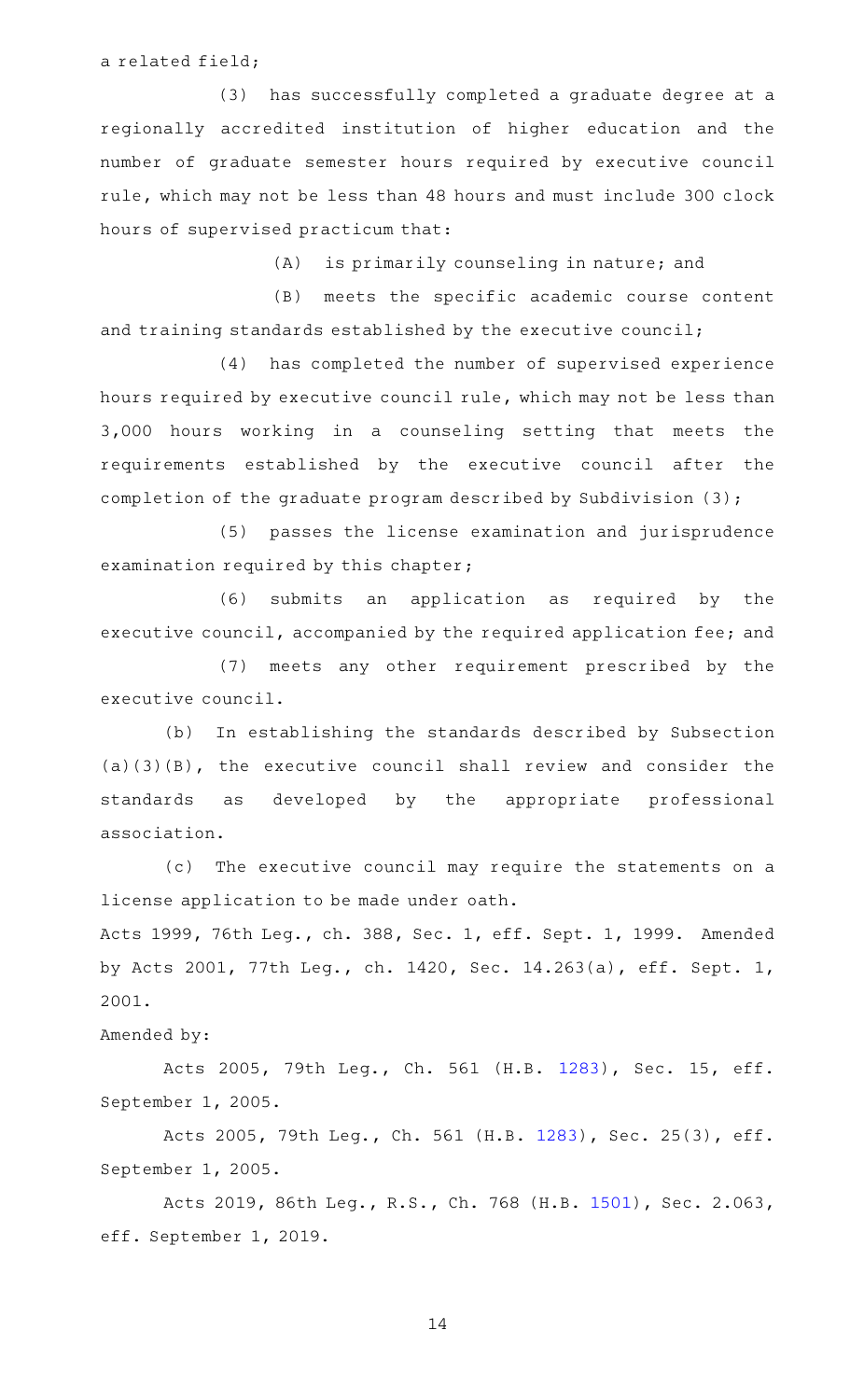Sec. 503.3025. EXPERIENCE REQUIRED TO ACT AS SUPERVISOR. The executive council shall allow a license holder who has practiced as a licensed counselor in another state to count that out-of-state experience toward any experience that the license holder is required by executive council rule to obtain to act as a supervisor under this chapter if the executive council determines that the other state has license requirements substantially equivalent to the requirements of this chapter.

Added by Acts 2019, 86th Leg., R.S., Ch. 768 (H.B. [1501](http://www.legis.state.tx.us/tlodocs/86R/billtext/html/HB01501F.HTM)), Sec. 2.064, eff. September 1, 2019.

Sec. 503.303. SPECIALIZATION IN ART THERAPY. (a) A person qualifies for a license as a professional counselor with a specialization in art therapy if the person:

 $(1)$  meets the requirements for a license under Section [503.302;](http://www.statutes.legis.state.tx.us/GetStatute.aspx?Code=OC&Value=503.302)

 $(2)$  holds:

(A) a master's or doctoral degree in art therapy that includes at least 700 hours of supervised practicum from an accredited institution; or

(B) a master's degree in a counseling-related field if the person has completed at least:

(i) 21 semester hours of sequential course work in the history, theory, and practice of art therapy; and

(ii) 700 hours of supervised practicum from an accredited institution;

(3) completes the following postgraduate experience in addition to the requirements of Subdivision (2) under the supervision of a licensed professional counselor with a specialization in art therapy:

(A) at least  $1,000$  client contact hours, if the applicant holds a degree described by Subdivision (2)(A); or

 $(B)$  at least 2,000 client contact hours, if the applicant holds a degree described by Subdivision (2)(B); and

(4) demonstrates successful completion of the national Certification Examination in Art Therapy of the Art Therapy Credentials Board.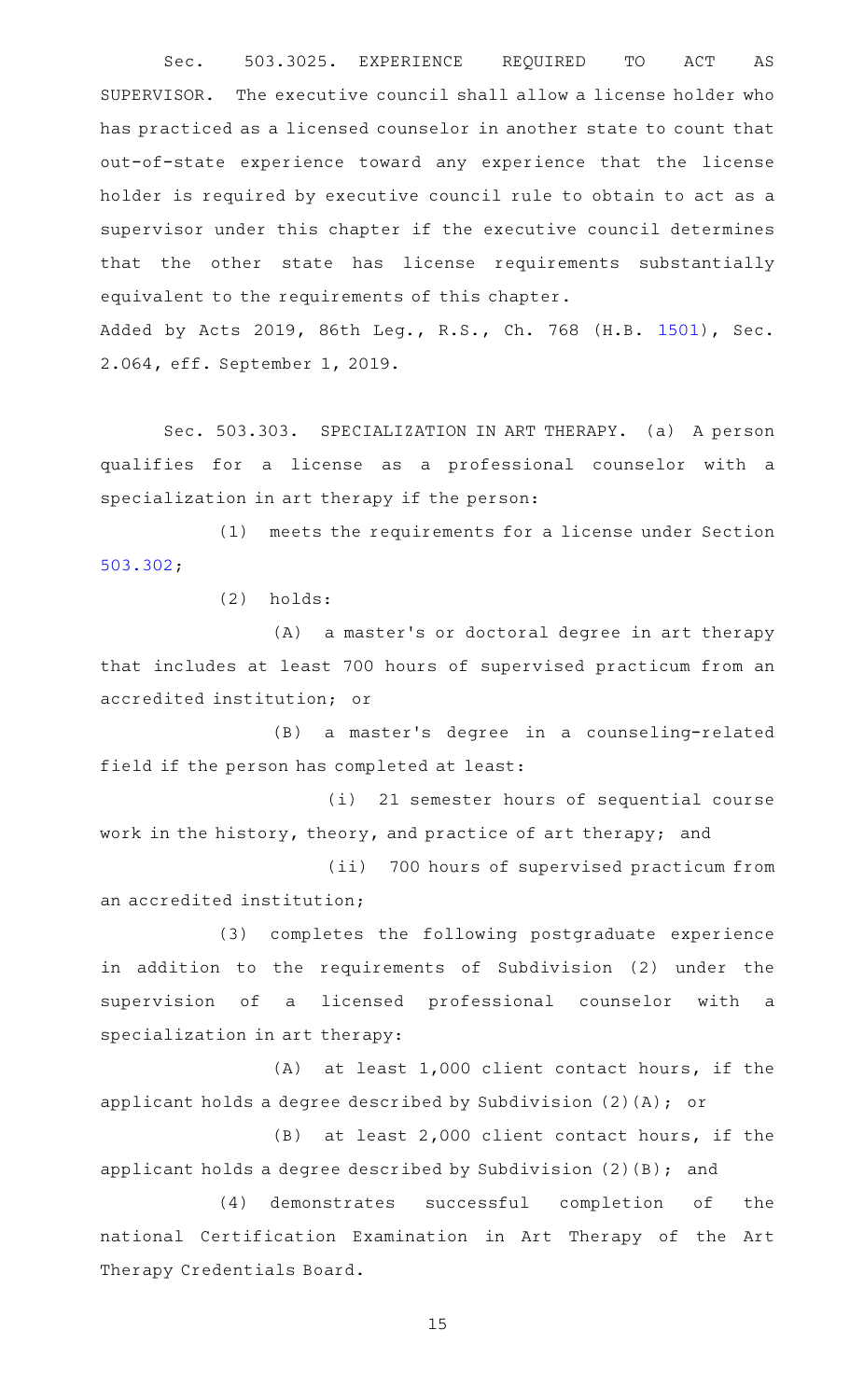(b) The executive council shall accept an individual course from an art therapy program accredited through the American Art Therapy Association as satisfying the education requirements under Section [503.302](http://www.statutes.legis.state.tx.us/GetStatute.aspx?Code=OC&Value=503.302)(a)(3) if at least 75 percent of the course content is substantially equivalent to the content of a course required by executive council rule.

(c) Repealed by Acts 2005, 79th Leg., Ch. 561, Sec. 25(4), eff. September 1, 2005.

Acts 1999, 76th Leg., ch. 388, Sec. 1, eff. Sept. 1, 1999. Amended by:

Acts 2005, 79th Leg., Ch. 561 (H.B. [1283](http://www.legis.state.tx.us/tlodocs/79R/billtext/html/HB01283F.HTM)), Sec. 25(4), eff. September 1, 2005.

Acts 2019, 86th Leg., R.S., Ch. 768 (H.B. [1501\)](http://www.legis.state.tx.us/tlodocs/86R/billtext/html/HB01501F.HTM), Sec. 2.065, eff. September 1, 2019.

Sec. 503.304. REVIEW OF APPLICATION. (a) Not later than the 30th day before the examination date, after investigation of a license application and review of other evidence submitted, the executive council shall notify the applicant that the application and evidence submitted are:

 $(1)$  satisfactory and accepted; or

(2) unsatisfactory and rejected.

(b) If the executive council rejects an application, the executive council shall state in the notice the reasons for the rejection.

Acts 1999, 76th Leg., ch. 388, Sec. 1, eff. Sept. 1, 1999. Amended by:

Acts 2019, 86th Leg., R.S., Ch. 768 (H.B. [1501\)](http://www.legis.state.tx.us/tlodocs/86R/billtext/html/HB01501F.HTM), Sec. 2.066, eff. September 1, 2019.

Sec. 503.305. LICENSE EXAMINATION. (a) The executive council shall administer examinations to determine the competence of qualified applicants at least twice each calendar year.

(b) The executive council shall contract with a nationally recognized testing organization to develop and administer a written professional counselor licensing examination to applicants who apply for a license under this chapter.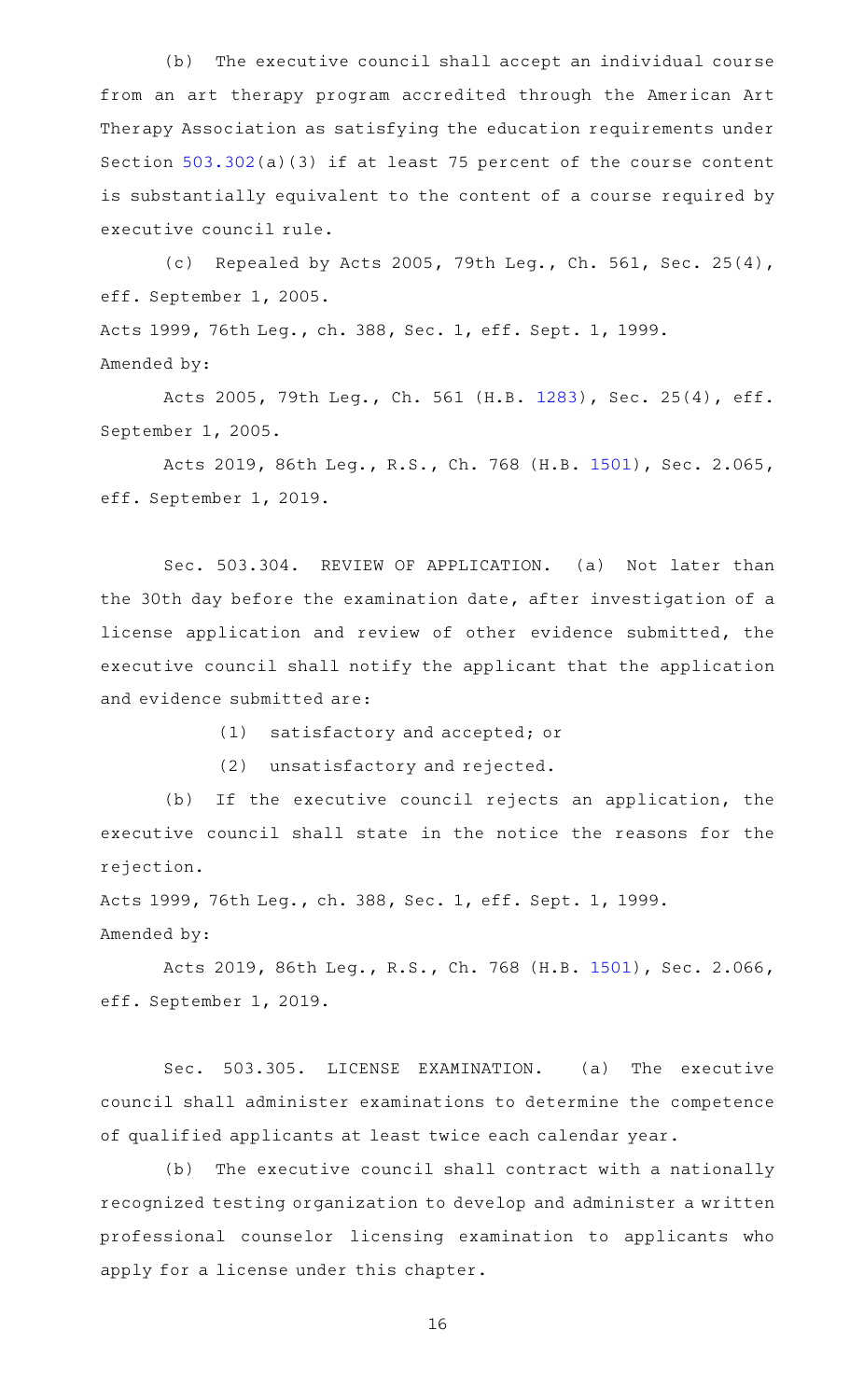Acts 1999, 76th Leg., ch. 388, Sec. 1, eff. Sept. 1, 1999. Amended by:

Acts 2005, 79th Leg., Ch. 561 (H.B. [1283\)](http://www.legis.state.tx.us/tlodocs/79R/billtext/html/HB01283F.HTM), Sec. 16, eff. September 1, 2005.

Acts 2005, 79th Leg., Ch. 561 (H.B. [1283](http://www.legis.state.tx.us/tlodocs/79R/billtext/html/HB01283F.HTM)), Sec. 25(5), eff. September 1, 2005.

Acts 2019, 86th Leg., R.S., Ch. 768 (H.B. [1501\)](http://www.legis.state.tx.us/tlodocs/86R/billtext/html/HB01501F.HTM), Sec. 2.067, eff. September 1, 2019.

Sec. 503.3055. JURISPRUDENCE EXAMINATION. (a) The board shall develop a jurisprudence examination to determine an applicant 's knowledge of this chapter, executive council rules, and any other applicable laws of this state affecting the applicant 's professional counseling practice. The executive council shall administer the examination at least twice each calendar year.

(b) The executive council shall adopt rules to implement this section, including rules related to the development and administration of the examination, examination fees, guidelines for reexamination, grading the examination, and providing notice of examination results.

Added by Acts 2005, 79th Leg., Ch. 561 (H.B. [1283](http://www.legis.state.tx.us/tlodocs/79R/billtext/html/HB01283F.HTM)), Sec. 17, eff. September 1, 2005.

# Amended by:

Acts 2019, 86th Leg., R.S., Ch. 768 (H.B. [1501\)](http://www.legis.state.tx.us/tlodocs/86R/billtext/html/HB01501F.HTM), Sec. 2.068, eff. September 1, 2019.

Sec. 503.308. TEMPORARY LICENSE. (a) The executive council by rule may provide for the issuance of a temporary license. Rules adopted under this subsection must provide a time limit for the period a temporary license is valid.

(b) The executive council by rule may adopt a system under which a temporary license may be issued to a person who:

(1) meets all of the academic requirements for licensing; and

(2) enters into a supervisory agreement with a supervisor approved by the executive council. Acts 1999, 76th Leg., ch. 388, Sec. 1, eff. Sept. 1, 1999.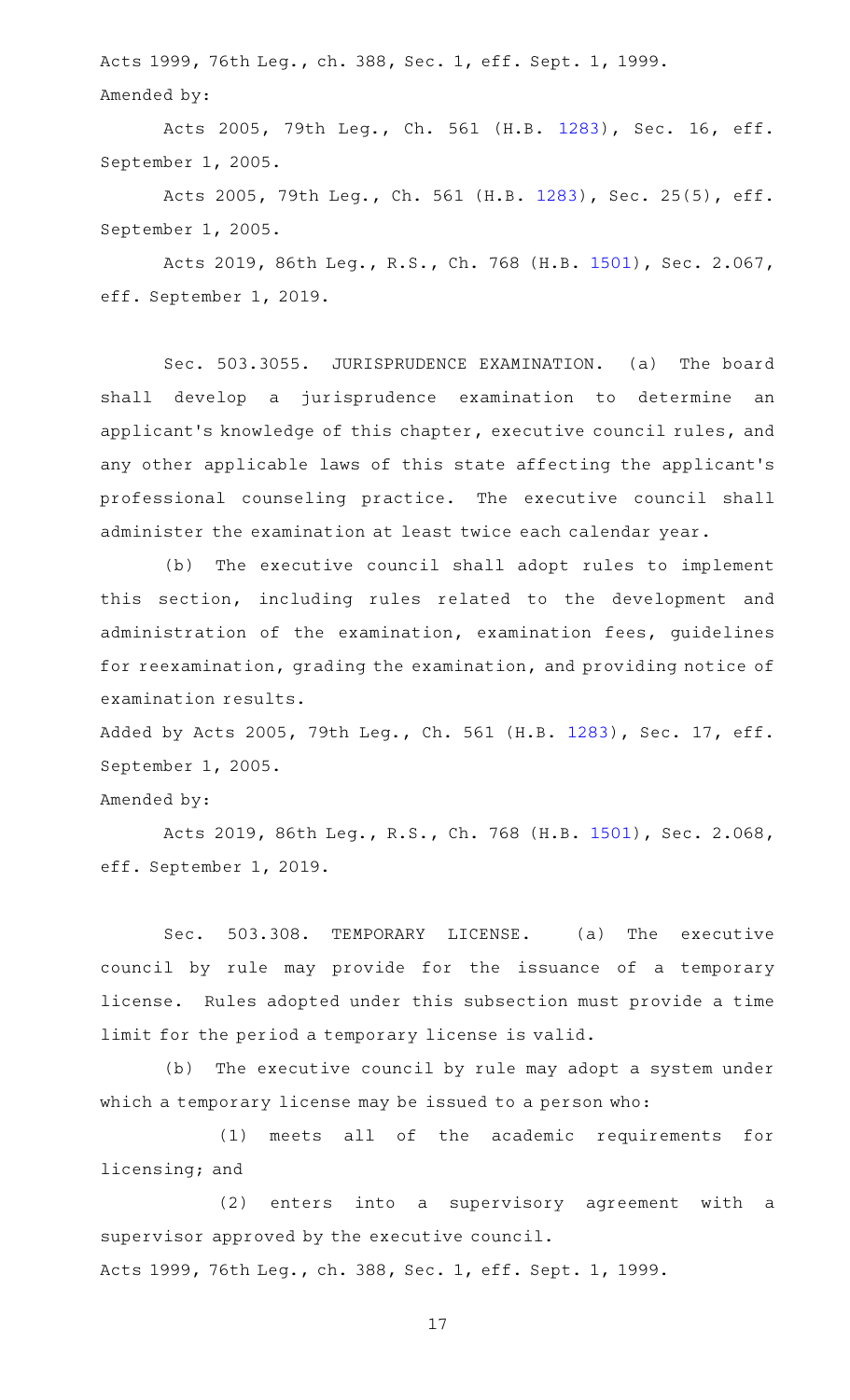### Amended by:

Acts 2019, 86th Leg., R.S., Ch. 768 (H.B. [1501\)](http://www.legis.state.tx.us/tlodocs/86R/billtext/html/HB01501F.HTM), Sec. 2.069, eff. September 1, 2019.

Sec. 503.310. PROVISIONAL LICENSE. (a) On application and payment of applicable fees, the executive council may issue a provisional license to a person who holds a license as a counselor or art therapist issued by another state or by a jurisdiction acceptable to the executive council.

(b) An applicant for a provisional license must:

(1) be licensed in good standing as a counselor or art therapist in another state, territory, or jurisdiction that has licensing requirements substantially equivalent to the requirements of this chapter;

(2) have passed the required license examination; and

(3) be sponsored by a person licensed under this chapter with whom the applicant may practice under a provisional license.

(c) An applicant is not required to comply with Subsection (b)(3) if the executive council determines that compliance with that subsection is a hardship to the applicant.

(d) A provisional license is valid until the date the executive council approves or denies the provisional license holder 's application for a license under Section [503.311](http://www.statutes.legis.state.tx.us/GetStatute.aspx?Code=OC&Value=503.311). Acts 1999, 76th Leg., ch. 388, Sec. 1, eff. Sept. 1, 1999. Amended by:

Acts 2005, 79th Leg., Ch. 561 (H.B. [1283\)](http://www.legis.state.tx.us/tlodocs/79R/billtext/html/HB01283F.HTM), Sec. 19, eff. September 1, 2005.

Acts 2019, 86th Leg., R.S., Ch. 768 (H.B. [1501\)](http://www.legis.state.tx.us/tlodocs/86R/billtext/html/HB01501F.HTM), Sec. 2.070, eff. September 1, 2019.

Sec. 503.311. ISSUANCE OF LICENSE TO PROVISIONAL LICENSE HOLDER. (a) The executive council shall issue a license to the holder of a provisional license who applies for a license if:

(1) the executive council verifies that the applicant has the academic and experience requirements for a regular license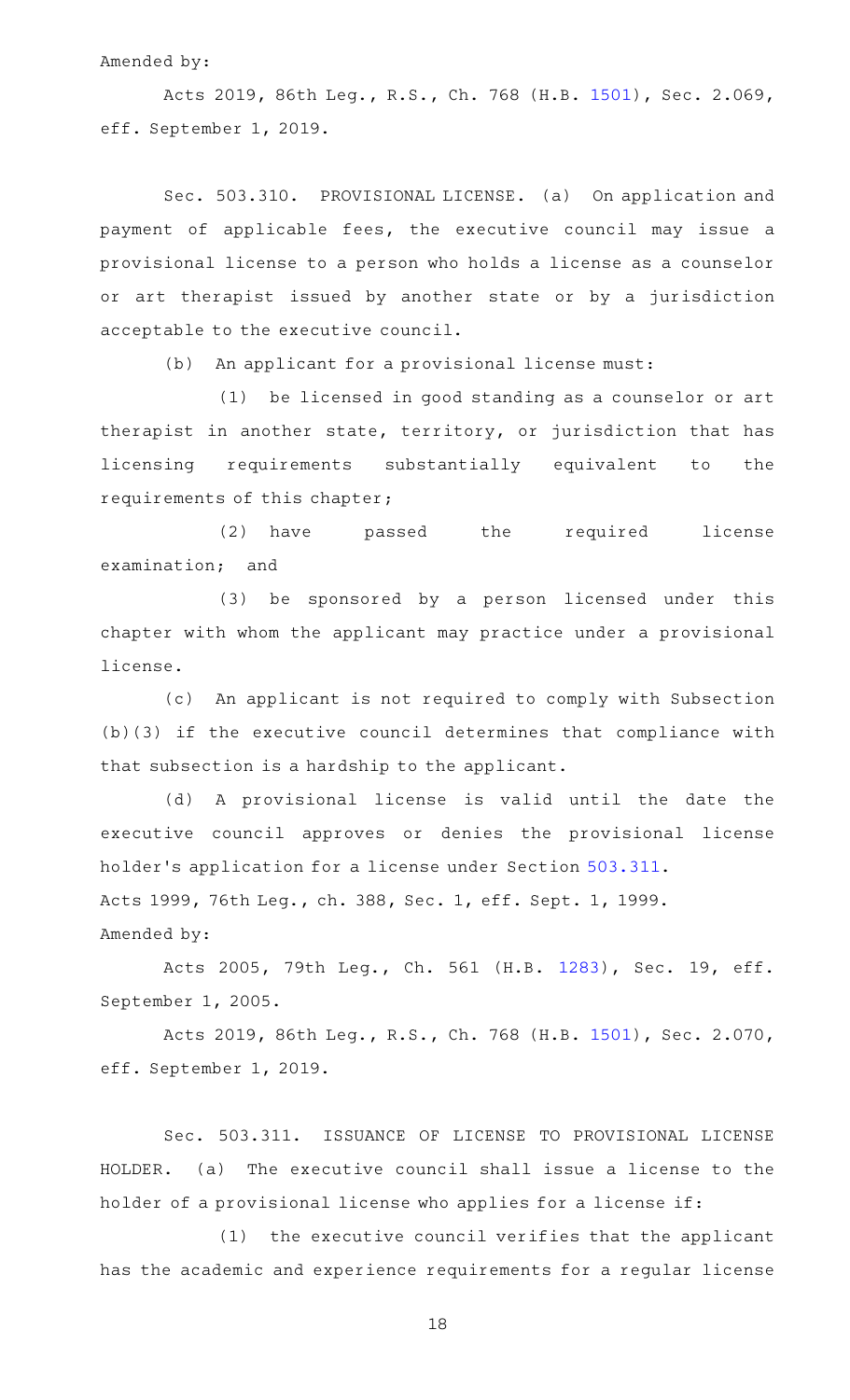under this chapter; and

(2) the applicant satisfies any other license requirements under this chapter.

(b) The executive council must complete the processing of a provisional license holder 's application for a license not later than the later of:

(1) the 180th day after the date the provisional license is issued; or

(2) the date licenses are issued following completion of the next licensing and jurisprudence examinations. Acts 1999, 76th Leg., ch. 388, Sec. 1, eff. Sept. 1, 1999. Amended by:

Acts 2019, 86th Leg., R.S., Ch. 768 (H.B. [1501\)](http://www.legis.state.tx.us/tlodocs/86R/billtext/html/HB01501F.HTM), Sec. 2.071, eff. September 1, 2019.

Sec. 503.312. INACTIVE STATUS. (a) On request of a person licensed under this chapter, the executive council shall place the person's license on inactive status.

(b) A person whose license is inactive:

(1) foregoes the licensing rights granted under this chapter; and

(2) is not required to pay a license renewal fee or any penalty fee.

(c)AAA person whose license is inactive may apply to reactivate the license. The executive council shall reactivate the license if the applicant:

 $(1)$  pays a license fee;

(2) is not in violation of this chapter when the applicant applies to reactivate the license; and

(3) fulfills the requirements provided by executive council rule for the holder of an inactive license. Acts 1999, 76th Leg., ch. 388, Sec. 1, eff. Sept. 1, 1999.

Amended by:

Acts 2019, 86th Leg., R.S., Ch. 768 (H.B. [1501\)](http://www.legis.state.tx.us/tlodocs/86R/billtext/html/HB01501F.HTM), Sec. 2.072, eff. September 1, 2019.

Sec. 503.313. RETIREMENT STATUS. The executive council by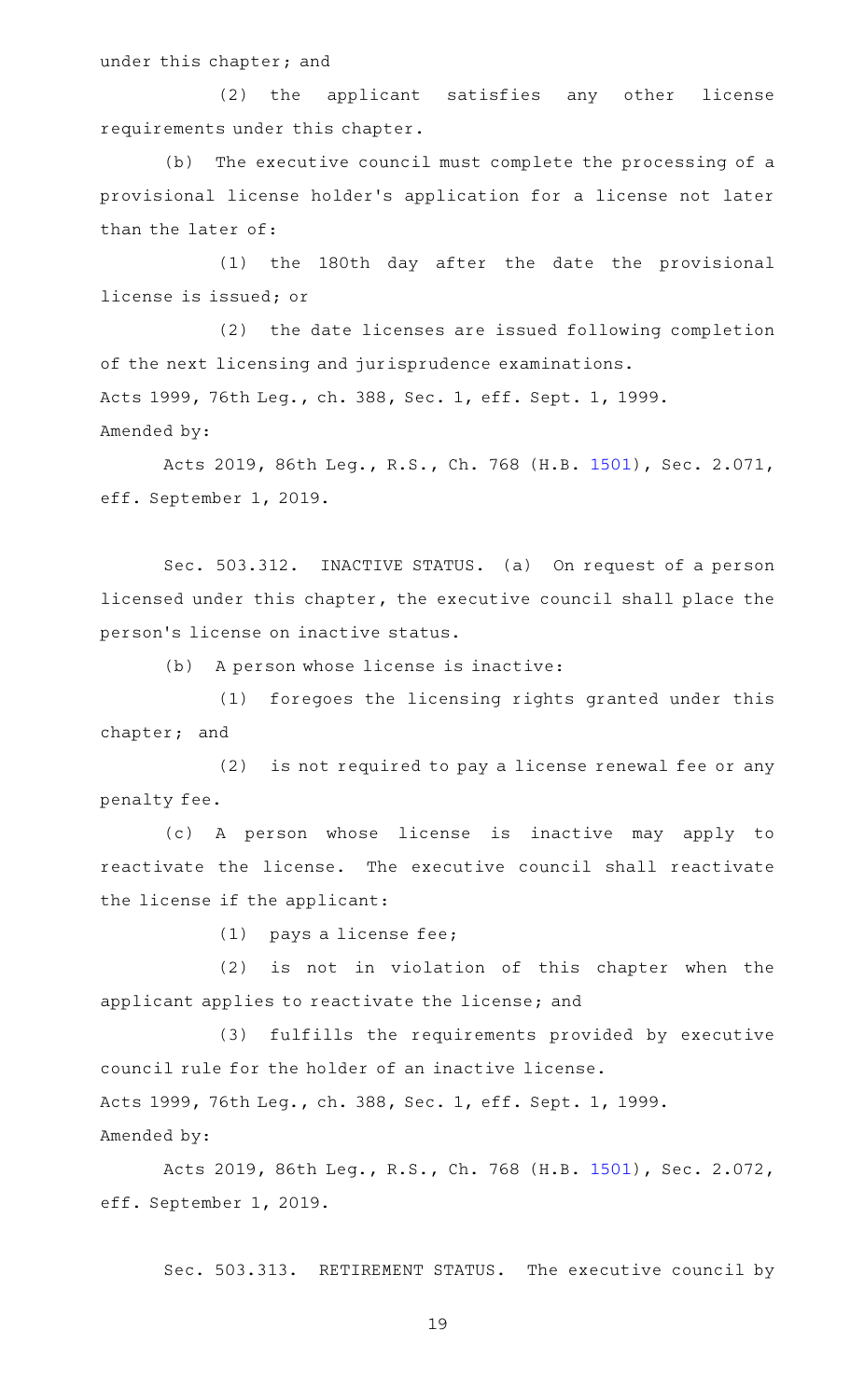rule may adopt a system for placing a person licensed under this chapter on retirement status.

Acts 1999, 76th Leg., ch. 388, Sec. 1, eff. Sept. 1, 1999. Amended by:

Acts 2019, 86th Leg., R.S., Ch. 768 (H.B. [1501\)](http://www.legis.state.tx.us/tlodocs/86R/billtext/html/HB01501F.HTM), Sec. 2.073, eff. September 1, 2019.

Sec. 503.314. DISPLAY AND SURRENDER OF LICENSE CERTIFICATE. (a) A person licensed under this chapter shall display the person 's license certificate in an appropriate and public manner.

(b) A license certificate issued by the executive council is the property of the executive council and must be surrendered on demand.

Acts 1999, 76th Leg., ch. 388, Sec. 1, eff. Sept. 1, 1999. Amended by:

Acts 2019, 86th Leg., R.S., Ch. 768 (H.B. [1501\)](http://www.legis.state.tx.us/tlodocs/86R/billtext/html/HB01501F.HTM), Sec. 2.074, eff. September 1, 2019.

### SUBCHAPTER H. LICENSE RENEWAL

Sec. 503.351. RENEWAL; ELIGIBILITY. A person licensed under this chapter may renew the license biennially if the person:

(1) is not in violation of this chapter when the person applies for renewal; and

(2) fulfills the continuing education requirements established by the executive council.

Acts 1999, 76th Leg., ch. 388, Sec. 1, eff. Sept. 1, 1999.

Amended by:

Acts 2005, 79th Leg., Ch. 561 (H.B. [1283\)](http://www.legis.state.tx.us/tlodocs/79R/billtext/html/HB01283F.HTM), Sec. 20, eff. September 1, 2005.

Acts 2019, 86th Leg., R.S., Ch. 768 (H.B. [1501\)](http://www.legis.state.tx.us/tlodocs/86R/billtext/html/HB01501F.HTM), Sec. 2.075, eff. September 1, 2019.

Sec. 503.352. LICENSE EXPIRATION DATE. The executive council shall adopt a system under which licenses expire on various dates during the year. On renewal of the license on the expiration date, the total license renewal fee is payable.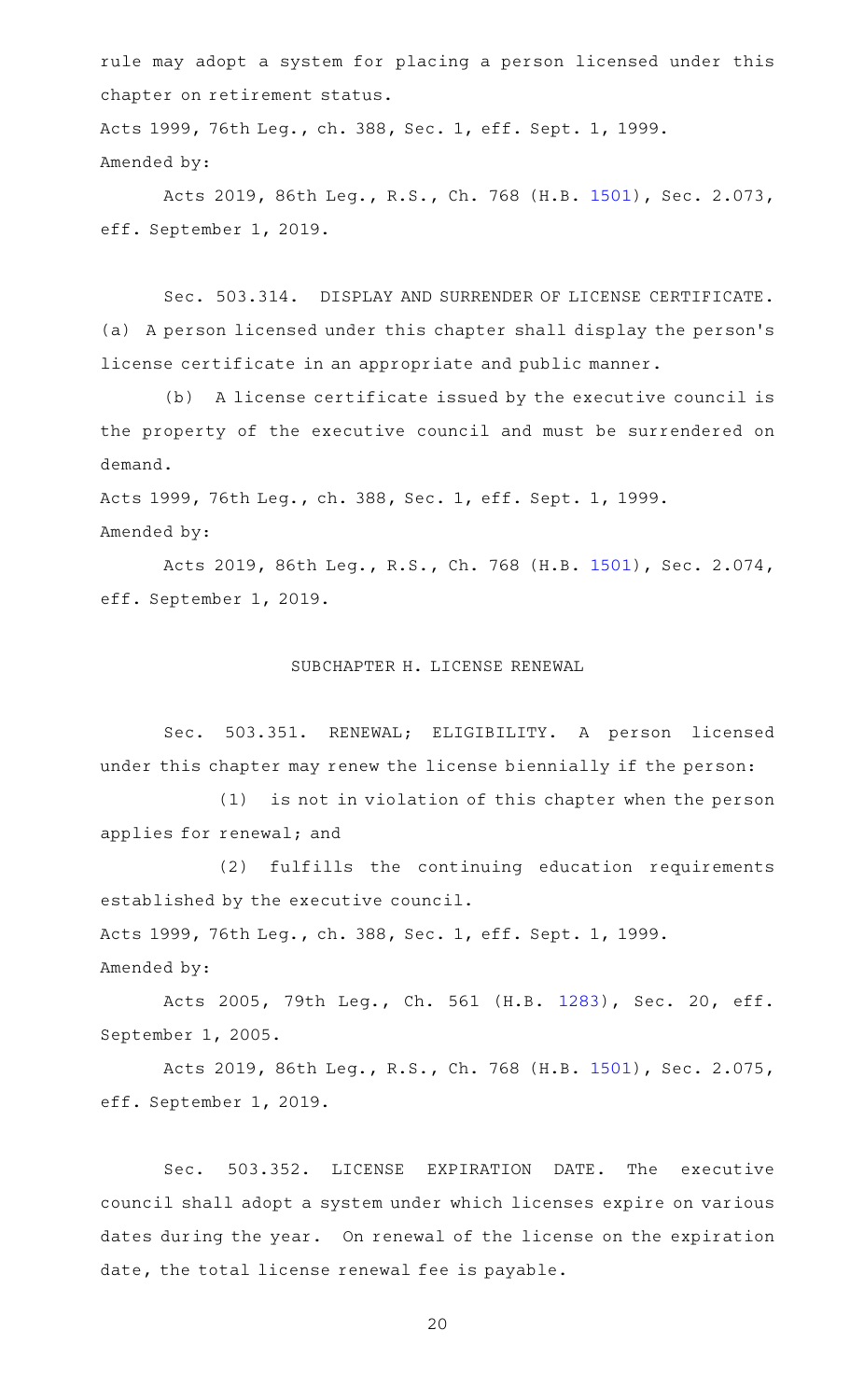Acts 1999, 76th Leg., ch. 388, Sec. 1, eff. Sept. 1, 1999. Amended by Acts 2001, 77th Leg., ch. 1420, Sec. 14.264(a), eff. Sept. 1, 2001.

### Amended by:

Acts 2019, 86th Leg., R.S., Ch. 768 (H.B. [1501\)](http://www.legis.state.tx.us/tlodocs/86R/billtext/html/HB01501F.HTM), Sec. 2.076, eff. September 1, 2019.

Sec. 503.353. NOTICE OF LICENSE EXPIRATION. Not later than the 30th day before the expiration date of a person 's license, the executive council shall send written notice of the impending license expiration to the person at the person's last known address according to the executive council 's records.

Acts 1999, 76th Leg., ch. 388, Sec. 1, eff. Sept. 1, 1999.

Amended by:

Acts 2019, 86th Leg., R.S., Ch. 768 (H.B. [1501\)](http://www.legis.state.tx.us/tlodocs/86R/billtext/html/HB01501F.HTM), Sec. 2.077, eff. September 1, 2019.

## SUBCHAPTER I. DISCIPLINARY ACTIONS

Sec. 503.401. DISCIPLINARY ACTIONS. (a) A person licensed under this chapter is subject to disciplinary action under Subchapter [G](http://www.statutes.legis.state.tx.us/GetStatute.aspx?Code=OC&Value=507.301), Chapter [507](http://www.statutes.legis.state.tx.us/GetStatute.aspx?Code=OC&Value=507), if the person:

(1) violates this chapter or a rule or code of ethics adopted under this chapter;

(2) commits an act for which the license holder would be liable under Chapter [81](http://www.statutes.legis.state.tx.us/GetStatute.aspx?Code=CP&Value=81), Civil Practice and Remedies Code;

(3) is legally committed to an institution because of mental incompetence from any cause; or

(4) directly or indirectly offers to pay or agrees to accept remuneration to or from any person for securing or soliciting a patient or patronage.

(b) Repealed by Acts 2019, 86th Leg., R.S., Ch. 768 (H.B. [1501](http://www.legis.state.tx.us/tlodocs/86R/billtext/html/HB01501F.HTM)), Sec. 2.113(80), eff. September 1, 2019.

(c) Repealed by Acts 2019, 86th Leg., R.S., Ch. 768 (H.B. [1501](http://www.legis.state.tx.us/tlodocs/86R/billtext/html/HB01501F.HTM)), Sec. 2.113(80), eff. September 1, 2019.

(d) Repealed by Acts 2019, 86th Leg., R.S., Ch. 768 (H.B. [1501](http://www.legis.state.tx.us/tlodocs/86R/billtext/html/HB01501F.HTM)), Sec. 2.113(80), eff. September 1, 2019.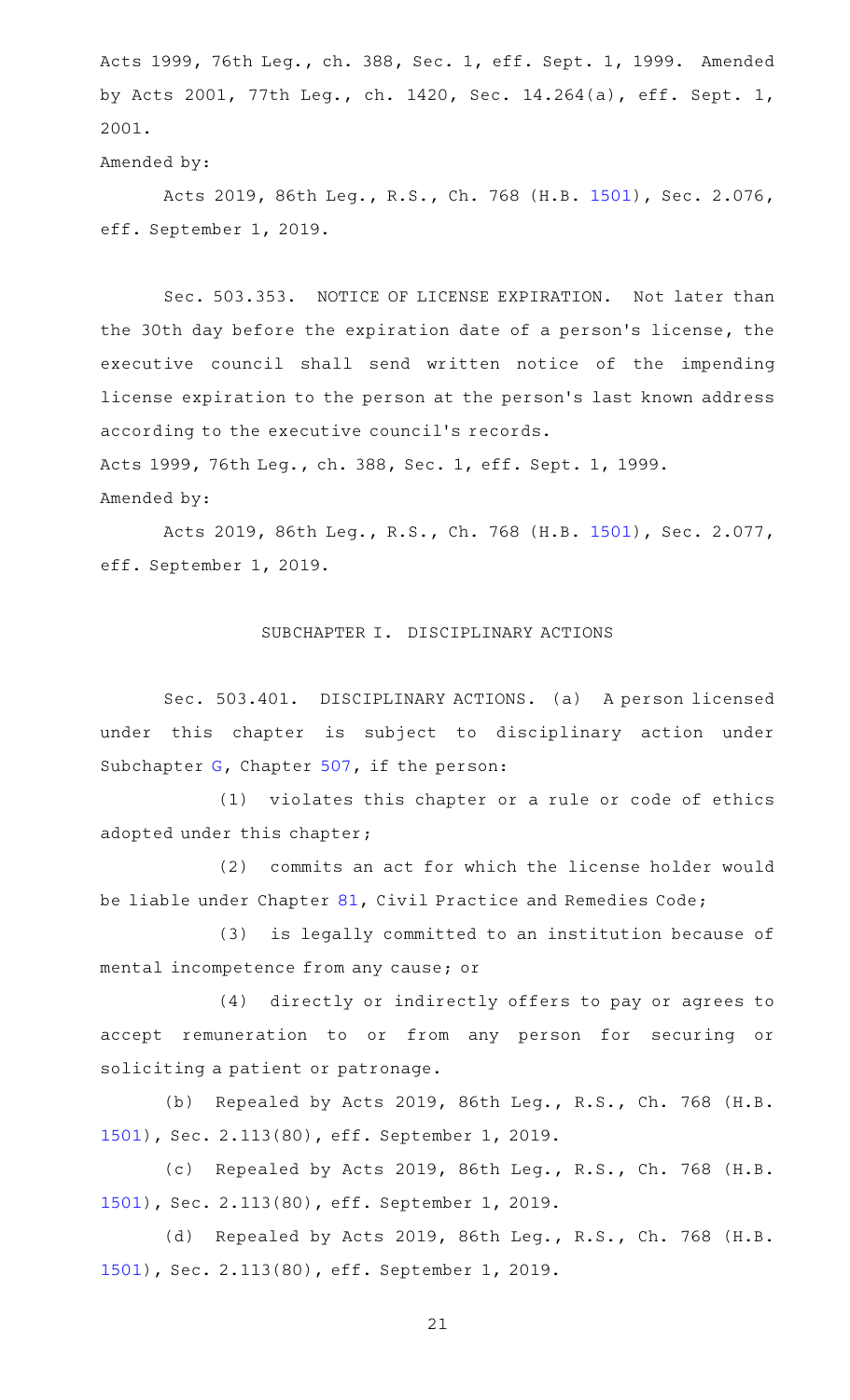Acts 1999, 76th Leg., ch. 388, Sec. 1, eff. Sept. 1, 1999. Amended by:

Acts 2019, 86th Leg., R.S., Ch. 768 (H.B. [1501\)](http://www.legis.state.tx.us/tlodocs/86R/billtext/html/HB01501F.HTM), Sec. 2.079, eff. September 1, 2019.

Acts 2019, 86th Leg., R.S., Ch. 768 (H.B. [1501\)](http://www.legis.state.tx.us/tlodocs/86R/billtext/html/HB01501F.HTM), Sec. 2.113(80), eff. September 1, 2019.

Sec. 503.407. REFUND. (a) Subject to Subsection (b), the executive council may order a license holder to pay a refund to a consumer as provided in an agreement resulting from an informal settlement conference instead of or in addition to imposing an administrative penalty under Subchapter [H](http://www.statutes.legis.state.tx.us/GetStatute.aspx?Code=OC&Value=507.351), Chapter [507](http://www.statutes.legis.state.tx.us/GetStatute.aspx?Code=OC&Value=507).

(b) The amount of a refund ordered as provided in an agreement resulting from an informal settlement conference may not exceed the amount the consumer paid to the license holder for a service regulated by this chapter. The executive council may not require payment of other damages or estimate harm in a refund order. Added by Acts 2005, 79th Leg., Ch. 561 (H.B. [1283](http://www.legis.state.tx.us/tlodocs/79R/billtext/html/HB01283F.HTM)), Sec. 22, eff. September 1, 2005.

Amended by:

Acts 2019, 86th Leg., R.S., Ch. 768 (H.B. [1501\)](http://www.legis.state.tx.us/tlodocs/86R/billtext/html/HB01501F.HTM), Sec. 2.080, eff. September 1, 2019.

### SUBCHAPTER J. PENALTIES AND ENFORCEMENT PROVISIONS

Sec. 503.452. CRIMINAL OFFENSES. (a) A person commits an offense if the person knowingly:

(1) engages in the practice of professional counseling without holding a license under this chapter;

(2) represents the person by the title "Licensed Professional Counselor" or "Licensed Counselor" without holding a license under this chapter;

(3) represents the person by the title "Licensed Professional Counselor -- Art Therapist," "Art Therapist," or by the initials "L.P.C. -- A.T." or "A.T." without:

(A) holding a license with a specialization in art therapy under Section [503.303](http://www.statutes.legis.state.tx.us/GetStatute.aspx?Code=OC&Value=503.303); or